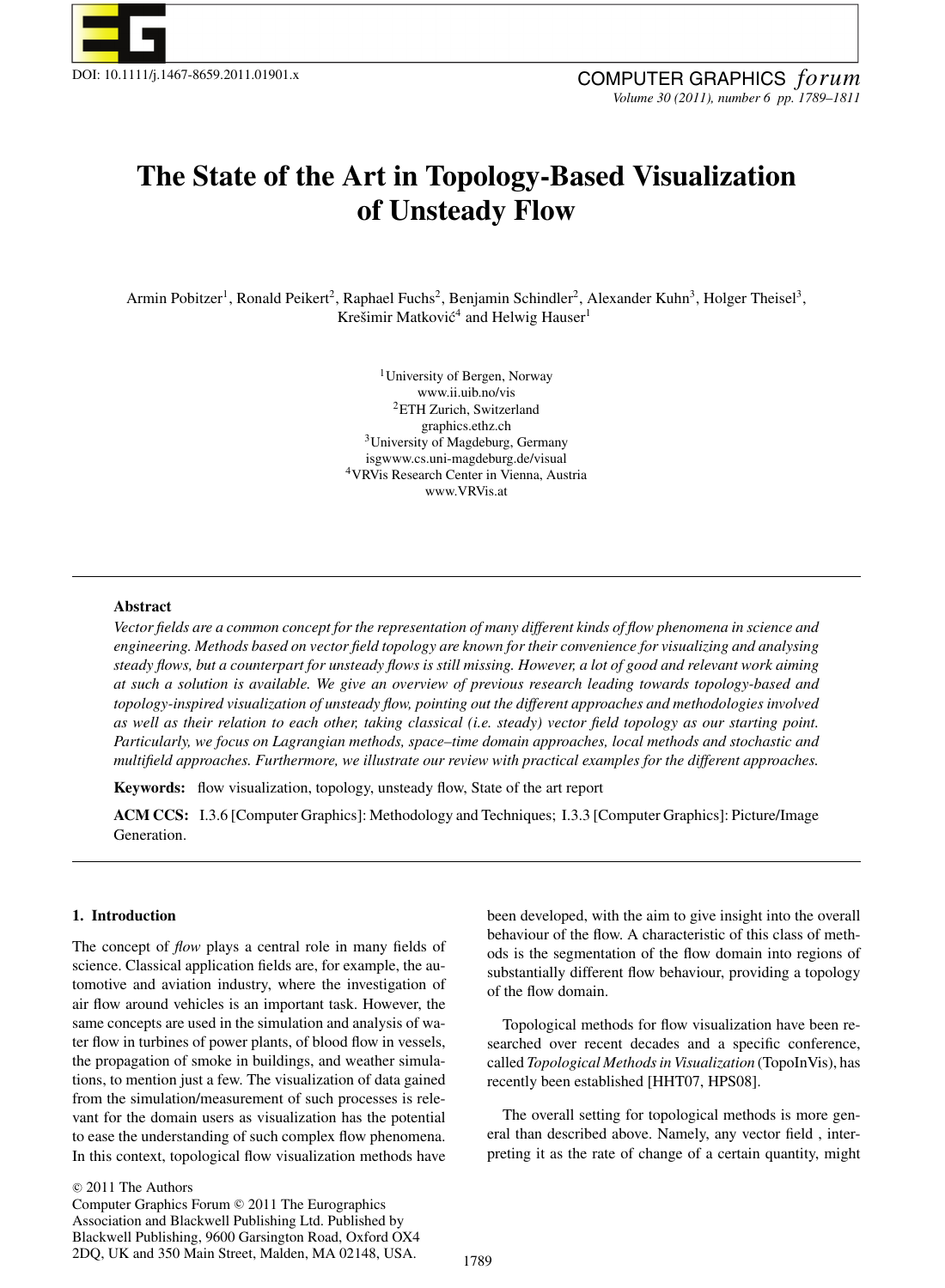be visualized using such methods. Then, the vector field represents the states of a dynamical system, governed by differential equations. In such a setting the evolution of certain points/configurations can be described mathematically as solutions of the differential equation

$$
\dot{\mathbf{x}}(t) = \mathbf{v}(\mathbf{x}(t), t).
$$

Because of the tight relation of this model to fluid dynamics the vector field **v** is often referred to as *flow*. Notice, however, that in that case the vector field needs to fulfill additional equations (e.g. the Navier–Stokes equation) to represent a flow in a fluid-dynamical sense.

If the vector field **v** does not depend on the variable *t* the system is said to be autonomous, otherwise non-autonomous. Equivalently, the expressions *steady* and *unsteady* (or simply *time-dependent*) flow are used.

In the study of steady flow/autonomous dynamical systems certain features such as critical points, separatrices and closed orbits play an important role. In 1989, Helman and Hesselink introduced these concepts to the visualization community under the name of *vector field topology* (VFT) [HH89]. Methods for visualizing steady flow fields, especially planar flow fields, have achieved a high level of proficiency, whereas the unsteady case is still challenging and by no means complete [LHZP07, LHD∗04, PVH∗03, PVH∗02, GLW99, SJWS08].

VFT and feature extraction build a solid base for understanding and visualizing a given steady flow field, and there is a considerable amount of work available on possible direct extensions of VFT for unsteady flows. Although this may seem a canonical research direction, both theoretical considerations [PC94] and practical demonstrations [SLM05, WCW∗09] show clear limitations of this approach to unsteady flow.

Taking one step back, the overall goal is to find methods that can give comparable answers for unsteady flow as VFT for steady flow, namely to segment the flow domain into parts with coherent properties in terms of their temporal evolution. Consequently, we consider the term *topology-based* visualization as slightly more openly defined and may read it out to *yielding analogous results as topological methods* for the purpose of this survey. Such a segmentation reduces drastically the information to be displayed to convey a holistic understanding of the flow on a more semantic level.

In the remainder of this introduction we give a short overview of the field and attempt to structure it. A detailed discussion with many additional references is then left to the respective sections.

Classical VFT (i.e. for steady flows) segments the flow domain in regions where trajectories show the same behaviour when looking at the temporal (*t*) limits at  $\pm \infty$ . This fact needs special attention when taking the step from steady to unsteady flow: in a steady field a finite amount of data can be used to determine the flow behaviour at an arbitrary instance of time. For unsteady fields, this is not true: the information available is usually restricted to a certain timewindow. This means that, in general, no statement about the asymptotic behaviour of the trajectories is possible. Visualizing time-dependent flow essentially poses different research challenges as compared to visualizing steady flow.

Despite this, the first attempts at approaching a topologybased visualization of unsteady flow interpreted the unsteady field as a stack of steady flow fields. This induced the idea that a VFT-like segmentation of unsteady flow can be achieved using the methods already known for discrete time slices and identifying corresponding structures in subsequent time steps. Methods for the topology-based visualization of unsteady flow based on trajectories in individual time steps can be classified as tracking methods (tracking in time). In Section 3 we give an overview of the research done in this direction. The trajectories in a fixed time step  $t = t_0$  are solutions of the following first-order ordinary differential equation

$$
\dot{\mathbf{x}}(s) = \mathbf{v}(\mathbf{x}(s), t_0), \quad \mathbf{x}(t_0) = \mathbf{x}_0.
$$
 (1)

These solutions are called *streamlines*. Notice that the integration time *s* is not related to the time *t* on which the vector field **v** depends. The *t*-time becomes in that case a parameter of the system. Even though this is no issue from a purely mathematical point of view, the *s*-time still lacks physical interpretation. Following a streamline means 'freezing' the flow at some instance of time *t* and integrating (along a 'virtual' time *s*) to  $\pm \infty$ . Only in special cases do particles follow streamlines in realistic scenarios (and usually for a while only, if at all).

A promising approach is to investigate the behaviour of *pathlines*, that is the solutions of

$$
\dot{\mathbf{x}}(t) = \mathbf{v}(\mathbf{x}(t), t), \quad \mathbf{x}(t_0) = \mathbf{x}_0.
$$
 (2)

The solutions of this equation describe the theoretical path of massless particles through the flow.

Another approach that uses the path of massless particles is the investigation of so-called *streaklines*, defined as

$$
\mathbf{x}_t(\tau) = \mathbf{x}_\tau(t) \tag{3}
$$

where  $\mathbf{x}_{\tau}$  is the solution for the initial value problem

$$
\dot{\mathbf{x}}(s) = \mathbf{v}(\mathbf{x}(s), s), \quad \mathbf{x}(\tau) = \mathbf{x}_0 \tag{4}
$$

evaluated at  $s = t$ . This describes mathematically the common experimental setup of injecting a marker (say dye) in a flow at a fixed spatial location  $\mathbf{x}_0$  for the time interval  $[t_0, t]$ . The function  $\mathbf{x}_t$  is then a parameterization of the curve consisting of the injected particles at time *t*, more precisely,  $\mathbf{x}_t(\tau)$  is the position of the particle seeded at  $\tau \in [t_0, t]$  at time *t*.

The concepts of path- and streakline are essentially different from the concept of streamlines in unsteady flow. Their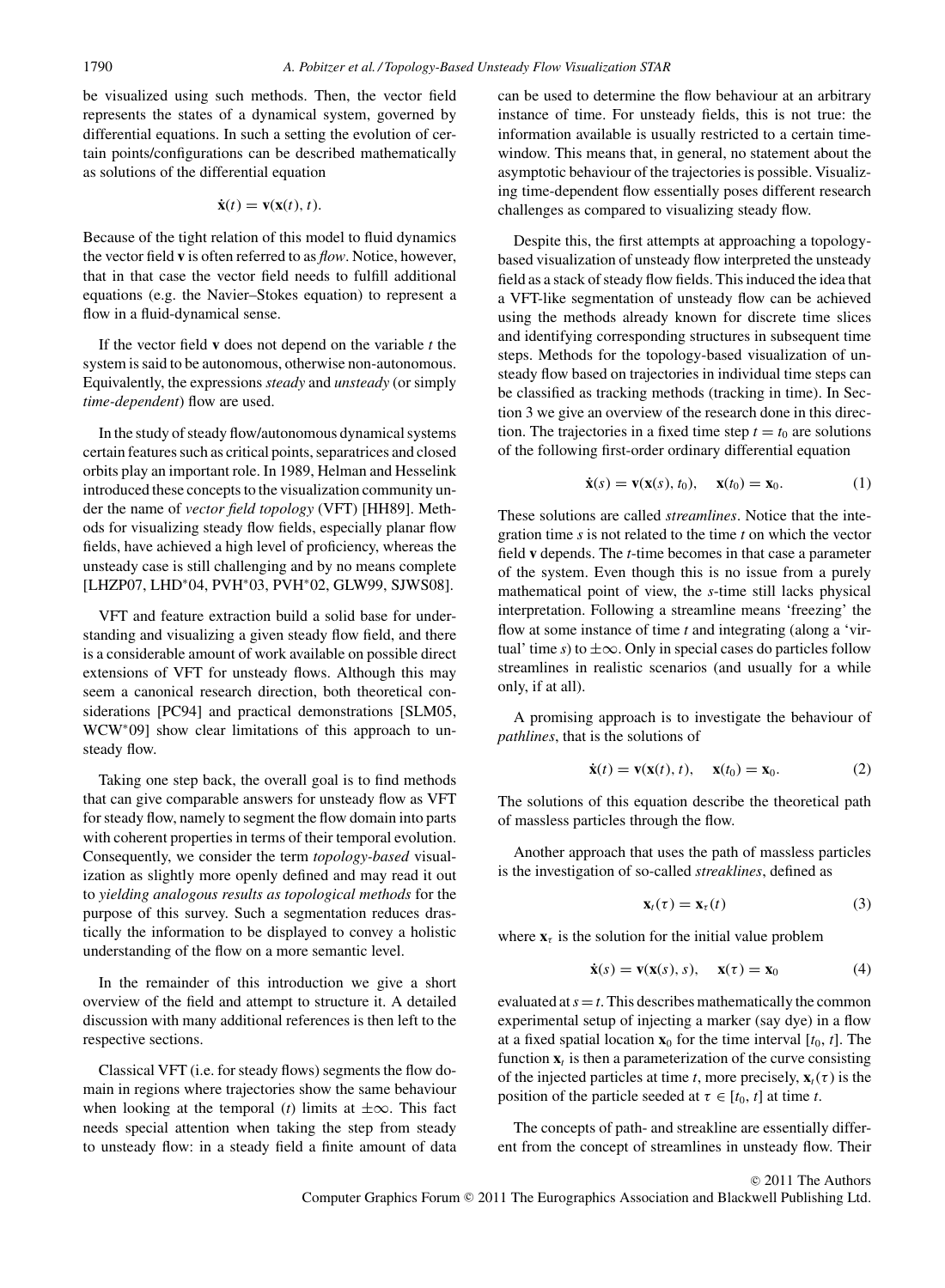focus is the behaviour of one or more moving particles. Therefore, they can be classified as Lagrangian methods. We discuss these methods in Section 4. However, applied to steady flow, which is of course a special case of unsteady flow, all three definitions yield the same trajectories.

In the context of this view on flow scenarios, structures that maintain their attracting (or repelling) nature over a relatively long time play an important role, because they influence all passing particles in a coherent manner. Along these lines, a scalar measure for the local separation behaviour of the flow, the so-called finite-time Lyapunov exponents (FTLE), have gained attention in the visualization community [Hal01]. The notion of *Lagrangian Coherent Structures* (LCS) recognizes that there are repeating patterns of motion in turbulent flows [DD04]. This phenomenon of repeated, similar structures has led to the assumption that understanding these coherent structures will give insight into the mechanisms of turbulence. Although, even today, there is no generally accepted definition of LCS, one important notion is to identify them as the ridges of the FTLE field [Hal02]. Less formally, LCS can be thought of as the boundaries between fluid regions for which injected tracer particles would behave qualitatively different [PD10]. Compared to VFT, there is a subtle, yet important, difference: in VFT the segmentation into different regions is point wise (Eulerian perspective) whereas LCS segments particles (Lagrangian perspective).

Recently, a mathematical framework called *Feature Flow Field* (FFF) has been introduced which can treat the concepts of path- and streamlines in a unified way [TS03]. The idea behind this approach is that the unsteady flow is transformed into a higher dimensional steady flow. Then the computation of path- and streamlines reduces to the computation of streamlines of some related vector fields. Classical VFT is not applicable to these fields, however, because they do not contain isolated critical points. Nevertheless, it is possible to capture parts of the topological information of the original vector field, for example critical points, periodic orbits and vortex axes, by constructing respective auxiliary vector fields. For different tasks different vector fields are needed. These and similar methods can be classified as space–time domain approaches and we discuss them in more detail in Section 5.

Feature extraction is an important complement to VFT in the steady case (to be precise, the extraction of some features, e.g. critical points, is an integral step in computing the topology of a steady flow). Of course, it is also desirable to extract the unsteady counterparts of the features in steady flow. Most of the methods used for this purpose are local, that is they use point-wise information only. The actual extraction is carried out by methods also known from image processing. In contrast to methods that involve integration, most of these techniques can be used for unsteady vector fields (at least to a certain degree—differences can show up, e.g. when derivatives play into the feature specification). Currently, they focus mainly on vortex structures and separation and attachment lines. Local methods of that kind are discussed in Section 6.

One problem that feature extraction suffers from is that the definition of features involves parameters like thresholds or time windows (which is also true for FTLE) or that the definition is not unanimous (e.g. as for vortices). Often features are not detected in the actual vector field but in a field derived from the original one and the detection of multiple features (or various definitions of the same feature-type) has, consequently, to deal with multiple fields.

Because dealing with multiple feature specifications at once can be interpreted as dealing with multivariate data, the use of *interactive visual analysis* (IVA) has been suggested [BMDH07]. The idea is to combine several feature detectors to investigate combinations of them. This is valuable both for extracting those features and for understanding the parameters that determine behaviour that might be intuitively clear but not precisely defined. Another opportunity offered by IVA is to detect correlations between different feature definitions. Furthermore, this method offers the possibility to meet the needs of the user domain more flexibly.

An engineer, for instance, might be interested in additional properties (e.g. pressure, temperature, ...) of the medium, apart from the actual flow. On the other hand, engineers may use different models for the same situation, according to different tasks. IVA gives the opportunity to interactively investigate the relations between different variables/models using multiple views and linking+brushing [DGH03].

One prerequisite regarding feature extraction is that the user has to be aware of which feature should be searched for. Recently, information theory based approaches were presented that are capable of automatically detecting regions in which something extraordinary is likely to happen [JWSK07].

Finally, one may be interested in displaying both flow topology and features. Unfortunately, it is known that separatrices may cross features (e.g. vortices) and therefore split them. *Stream-* and also *pathline predicates* offer a possibility to combine several feature detectors and flow topology to refine the latter, while keeping features intact [SS07, SGSM08].

IVA and the above-mentioned methods addressing similar problems will be discussed in Section 7.

In accordance with this brief overview of the building blocks available on the way towards topology-based visualization of unsteady flow, the rest of the paper is structured as follows: (2) Classical VFT, (3) Tracking of topology, (4) Lagrangian methods, (5) Space-time domain approaches, (6) Local methods, (7) Stochastic and multifield approaches and (8) Discussion and conclusions.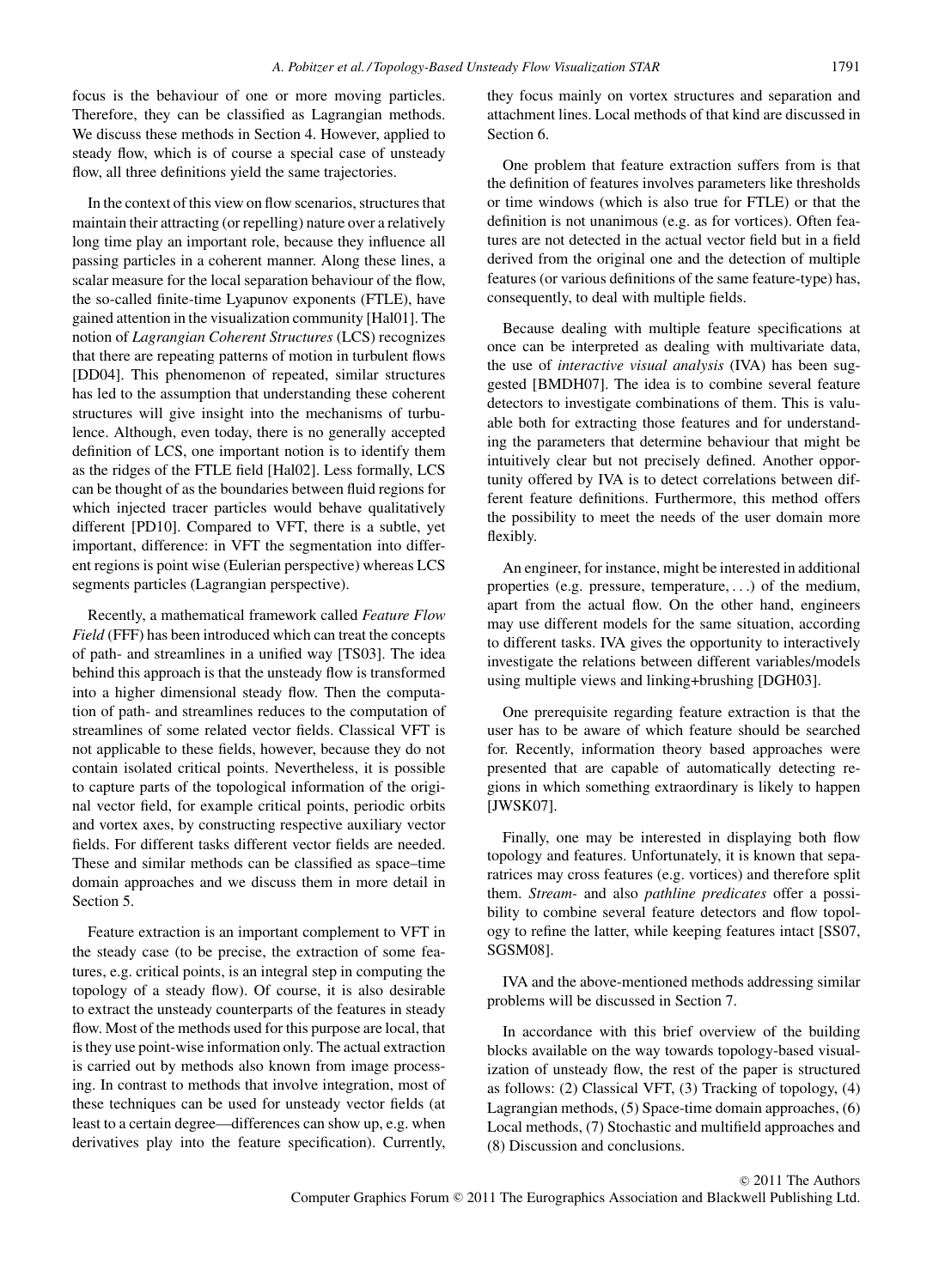

**Figure 1:** *Approaches and methods used to achieve topology-based unsteady flow visualization and their relations. Thematic overlap is represented by intersecting building blocks. Solid arrows represent conceptual relations and dashed arrows methodological. The orange square collects the current available brick stones that come closest to the topology-based visualization of unsteady flow. The numbers indicate the sections in which the respective building blocks are discussed.*

Figure 1 gives a graphical overview of the classes of approaches and methods and how they are related to each other as well as a graphical table of content of this article.

As mentioned before, this state of the art report uses the term *topology-based* in a broadened way, because it targets time-dependent vector fields. For such fields, a definition of 'topology' is not yet available, unless adopting a streamline-based view. As explained, this topology is hard to interpret in a physically meaningful manner. For a detailed overview over strictly topology-based methods for flow visualization and vortex extraction in unsteady flows we refer to Scheuermann and Tricoche [ST05] and Laramee *et al.* [HLD07]. Salzbrunn *et al.* [SJWS08] present a survey of partition-based methods in flow visualization, covering also flow topology. Again, the main focus is on methods related to the tracking of steady topology, but it touches also upon some of the Lagrangian methods and stochastic and multifield approaches that we discuss in Sections 4 and 7, respectively.

Besides flow visualization by means of topology-based methods, there exist other approaches not covered in this article, such as *dense and texture based* and *feature based flow visualization*. For surveys on these areas of flow visualization, we refer to Laramee *et al.* [LHD<sup>∗</sup>04] and Erlebacher *et al.* [EJW05], respectively Post *et al.* [PVH∗03, LHD∗04]. Yet another class of approaches are so-called *integration-based methods*. Because topology-based methods are usually based on integrational objects, a fair share of approaches presented there are contained in this class. If no topology is extracted, but the integrational objects are directly used for visualization, we refer to *integration-based geometric methods* for better distinction. For further discussion of this subclass of methods we refer to McLoughlin *et al.* [MLP<sup>∗</sup>10].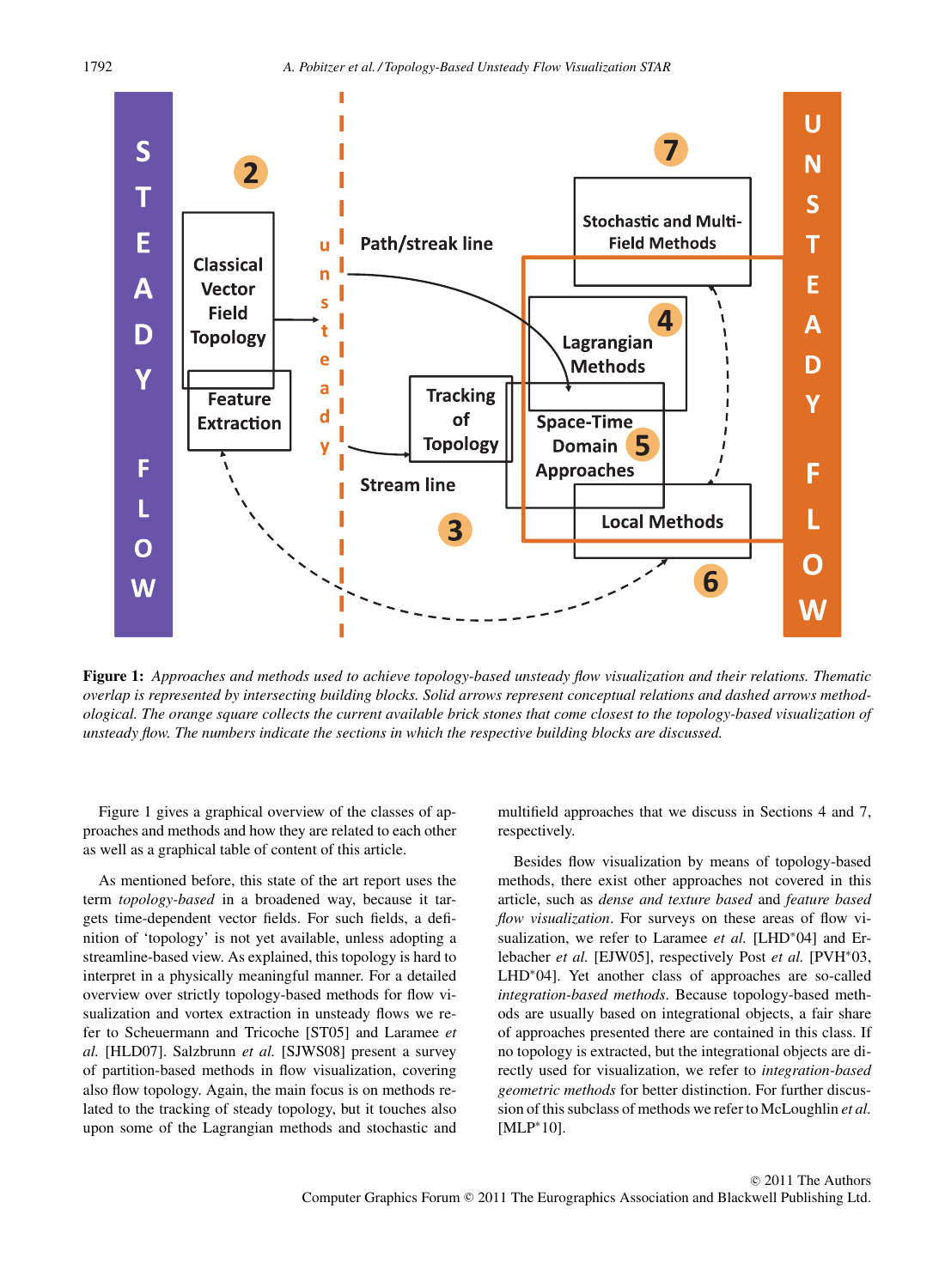## **2. Classical Vector Field Topology**

This section gives a brief overview on both historical and theoretical aspects of classical, that is steady, VFT as well as its application in visualization and further applications.

## **2.1. History**

The theory of *dynamical systems* goes back to the 19th century work of Henri Poincaré [Poi92]. A modern introduction can be found, for example in Guckenheimer and Holmes [GH83]. In our context, the case of deterministic, continuous and autonomous dynamical systems is most interesting, because such systems can be used to formulate velocity fields of a steady fluid flow. Many patterns in a flow can be described and analysed by concepts from dynamical systems theory, such as *critical points*, *separatrices* and *periodic orbits*. Perry and Chong [PC87] give a comprehensive overview of such 2D and 3D flow patterns. Helman and Hesselink introduced these methods to the scientific visualization community, and used them under the notion of *VFT* for the visualization of computed and measured velocity fields, first in 2D [HH89] and later in 3D [HH91]. VFT was further popularized both by Asimov's excellent tutorial [Asi93] and by Globus *et al.*'s TOPO module [GLL91] for NASA's FAST visualization software. Over two decades, topologically based flow visualization has been an active research topic. A related state-of-the-art report [LHZP07] was published in 2007.

## **2.2. Background**

Let  $v(x)$  denote a steady velocity field. Then a streamline, that is the solution of the initial value problem given in Equation (1), exists uniquely if  $\mathbf{v}(\mathbf{x})$  is Lipschitz-continuous [GH83], which is the case for discrete data when interpolated with any of the popular schemes. VFT now deals with the two kinds of singular streamlines, namely *stationary points* and *periodic orbits*. These singularities are of particular interest if they are *isolated*. A sufficient condition for an isolated stationary point, called a critical point, is that the velocity gradient tensor is regular at this point (while its velocity is vanishing). Similarly, a periodic orbit is isolated if the gradient tensor of the Poincaré map is regular [GH83]. For these first-order singularities, a type classification can be made by analyzing the eigenvalues of the gradient tensor. For 2D vector fields, there are the five possible types *saddle, node source, node sink, focus source* and *focus sink*, plus transitional types which are structurally unstable, (Figure 2 ). In the special case of a divergence-free 2D vector field, there are no sources or sinks, but instead the centre is a structurally stable type.

Type classifications exist also for first-order critical points in 3D fields and for first-order periodic orbits in 3D fields [Asi93]. Finally, higher-order singularities can be further analysed. Depending on higher-order derivatives, the singu-



**Figure 2:** *Types of first-order critical points in 2D.*

larity (critical point or periodic orbit) can still be an isolated one. A classification of higher-order critical points in 2D is given by Firby and Gardiner [FG82]. Scheuermann *et al.* [SHK∗97] introduce a visualization of higher-order critical in 2D points using locally higher-order polynomial interpolations, based on the index of the singularities.

#### **2.3. The topological skeleton of a vector field**

The *topological skeleton* is obtained by computing all singularities plus their lower-dimensional invariant manifolds. In 2D fields only the saddle type critical points have 1D invariant manifolds. These are the so-called *separatrices*, that is the streamlines converging in either positive or negative time to a saddle point. As the topological skeleton contains most of the topological information of a (steady) vector field, it is a concise characterization of the vector field. The separatrices divide regions of different flow behaviour and they often have physical relevance. In 3D velocity fields, such topological structures—then being surfaces—can indicate phenomena like flow separation or vortex axes.

Roughly speaking, the computation of the topological skeleton consists of the following steps:

- 1. Computation of critical points: Find all **x** such that  $\mathbf{v}(\mathbf{x}) =$ 0. Notice that this means that the right hand side of the differential equation becomes zero and the solution is consequently constant.
- 2. Classify the critical points: Due to  $\mathbf{v}(\mathbf{x}) = 0$  the local behaviour of the vector field is dominated by the gradient of the field (cf. Taylor series expansion). Hence, an eigenvalue analysis of the gradient can classify the flow locally. The signs of the eigenvalues are used to detect attracting, repelling, or saddle-like behaviour.
- 3. Compute the separatrices: The invariant manifolds are computed by integrating from the critical point in the direction of the elements of a basis of the respective eigenspace (i.e., along the direction of the corresponding eigenvectors).
- 4. Compute higher order critical structures: Such structures are, for example closed orbits.
- 5. Classify the higher order critical structures: Analogous to critical points, higher order critical structures can be attracting, repelling, or induce saddle-like behaviour.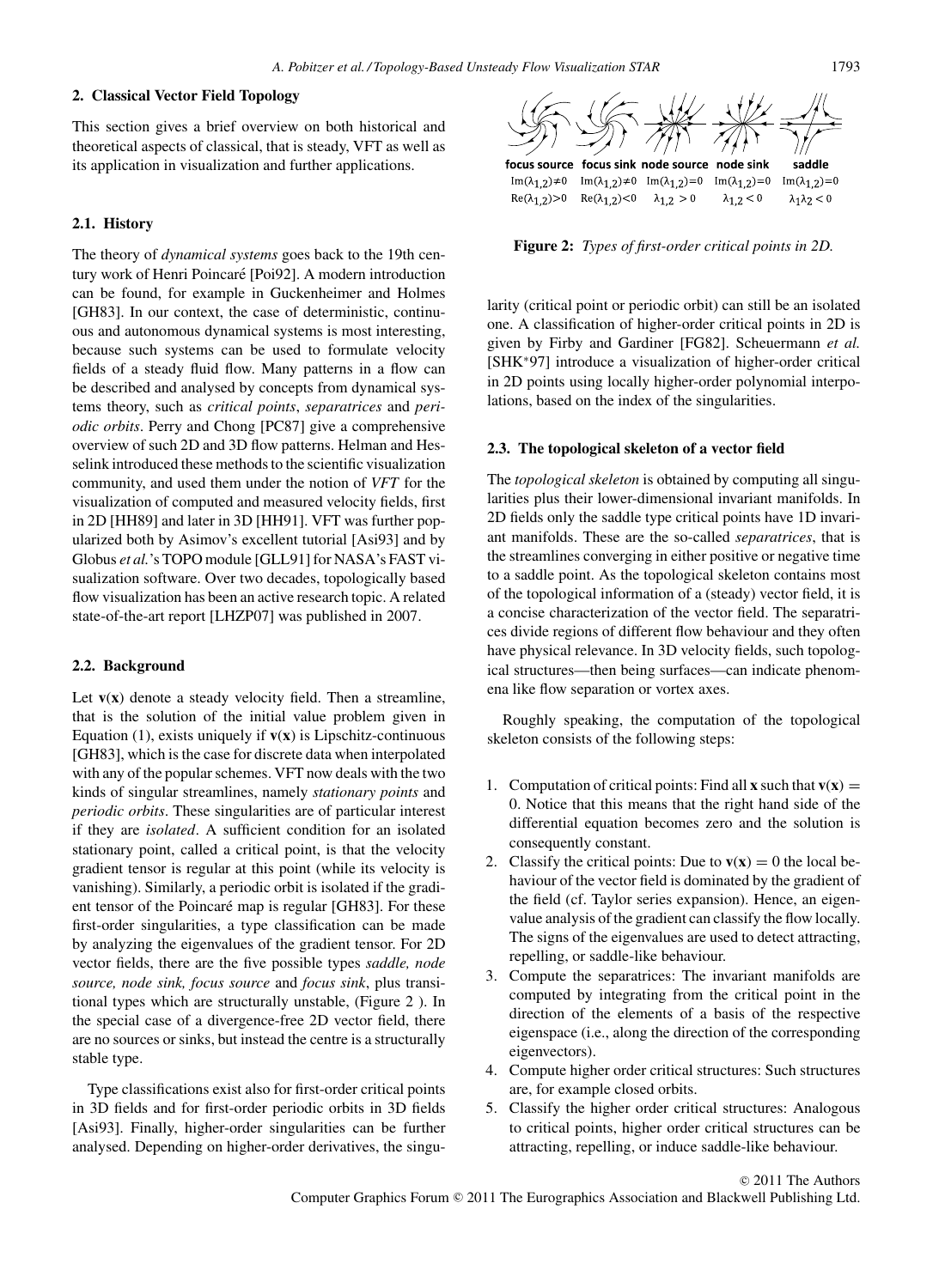

**Figure 3:** *A topology-based visualization of a 2D vector field. In turn, the critical structures are highlighted: (a) critical points, (b) separatrices emerging from the critical points and (c) a periodic orbit. Arrowheads have been added to indicate attracting or repelling behaviour and hence the categorization of the respective structures. A few additional trajectories enhance the perception further.*

Then, the topological skeleton is the union of critical points, respective separatrices, and higher order critical structures. Figure 3 shows the above described structures in a topology-based visualization of a 2D vector field. This description is intended to provide the reader with an intuitive understanding of how to extract the topological skeleton. For more details the reader may refer to Asimov [Asi93].

## **2.4. Visualization methods based on VFT**

A considerable amount of research has been done to extract, analyse, modify and visualize the topology of steady vector fields. Several approaches can be used to extract critical points. In piecewise linear fields, the zeros can be computed explicitly. In more general settings, one might use a Newton-Raphson approach [Kel03]. An octree-like method is presented by Mann *et al.* [MR02]: they compute the index of the vector field (a generalization of the winding number) for each cell and a non-zero index triggers a recursive subdivision. Trotts *et al.* [TKH00] introduce the notion of critical points at infinity to find new separatrices. The curvature of streamlines in the proximity of critical points is studied by Theisel and Weinkauf [The95, WT02] for 2D and 3D vector fields. Mahrous *et al.* [MBS<sup>\*</sup>04] present an algorithm to extract separation surfaces to segment topologically steady 3D flow. They sample the vector field by streamlines, deriving a segmented data set from the original field and using this data set for the construction of the separation surfaces. In a later paper Mahrous *et al.* present an improved algorithm [MBHJ03] that uses inflow/outflow matching, cell-locking, and adaptive streamline sampling to reduce computational work. Regions of different flow behaviour on the boundary of 2D vector fields as well as the corresponding separatrices are considered by de Leeuw and van Liere [dLvL99a] and Scheuermann *et al.* [SHJK00].

A first approach to detecting periodic orbits is given by Wischgoll and Scheuermann [WS01] which uses the underlying grid structure of a piecewise linear vector field: each grid cell is analysed concerning the re-entering behaviour of streamlines that start at its boundaries. Figure 4(a) shows

results obtained by this method. The method is extended to 3D [WS02] by the same authors.

Löffelmann et al. [LKG98] propose visualization techniques for the Poincaré map to give a better understanding of the flow near periodic orbits. Peikert and Sadlo discuss periodic orbits in 3D vector fields [PS07]. Li *et al.* [LVRL06] discuss how to represent higher-order critical points on triangular surfaces using a carefully chosen triangulation and interpolation. Scheuermann *et al.* [SHK∗97, SKMR98] explained visualization approaches for planar flows. An algorithm for computing 2D invariant manifolds of singularities in 3D vector fields is presented by Krauskopf and Osinga [KO99] where the surface mesh is organized in geodesic circles. Theisel *et al.* [TWHS03] propose to display only pairwise intersections of such streamsurfaces, known as saddle connectors or heteroclinic orbits. Figure 4(b) shows saddle connectors in a flow behind a circular cylinder. Peikert and Sadlo [PS09b] present a streamsurface algorithm that robustly handles starting from and converging to singularities.

Separation and attachment lines play an important role considering the flow around and on bodies in 3D flow fields. Kenwright [Ken98] and Kenwright *et al.* [KHL99] present methods to extract attachment and separation lines. Wiebel *et al.* [WTS09] present a robust method to extract separation surfaces from these lines using topology extraction in cross sections of the flow.

Sadlo and Weiskopf [SW10] present an approach to timedependent 2D VFT based on *generalized streak lines*, i.e., streak lines with a moving instead of a fixed seed point. This allows them to give a generalized definition of saddle-type critical points for unsteady flow. This approach is inspired by *LCS*, that are treated in Section 4, but avoids ridge extraction.

While the topological skeleton usually provides complete information about the qualitative behaviour of a flow, no quantitative information can be reconstructed from it. Löffelmann et al. [LDG98] and Löffelmann and Gröller [LG98] propose the use of selected direct visualization cues to provide an intuitive description of the local flow near characteristic structures.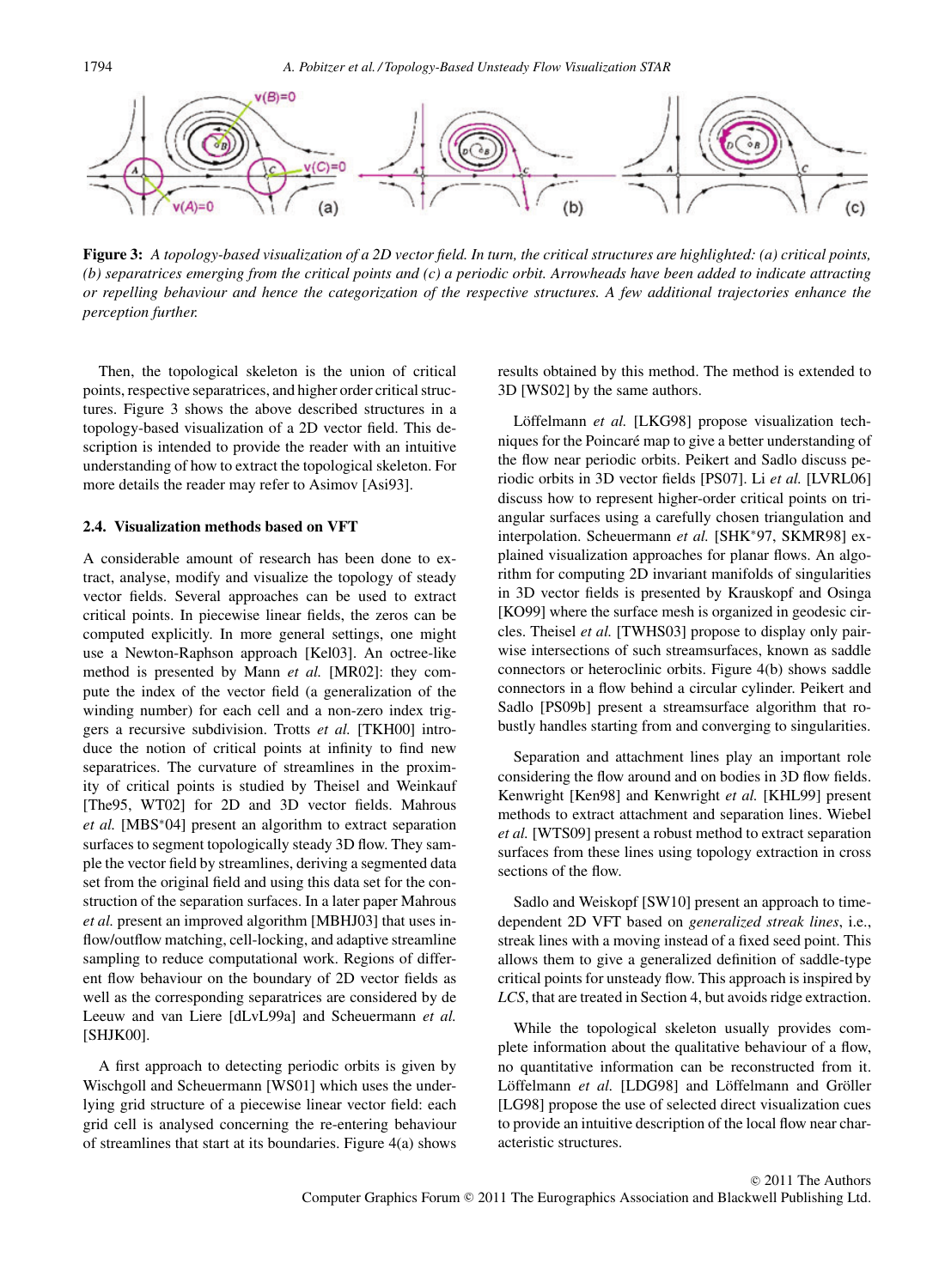

**Figure 4:** (a) Periodic orbits detected in a turbulent 2D flow field (image courtesy of Wischgoll et al. [WS01] ©2001 IEEE). *(b) Visualization of* saddle connectors *in a flow behind a circular cylinder (image courtesy of Theisel et al. [TWHS03]*  $\circ$ 2004 *IEEE).*

To account for uncertainty in vector fields, Otto *et al.* [OGHT10] present the concept of *uncertain* VFT for two dimensional fields. This approach considers the transport of local uncertainties under integration, generalizing the concept of streamlines for probability density distribution functions. Together with the generalization of the concept of critical points, this allows for a topological analysis of the uncertain vector field. Otto *et al.* [OGT11] extend the method in the previous paper to 3D. Furthermore, they improve the integration accuracy and simplify the task of saddle point detection. The topological structure found is displayed using volume rendering.

#### **2.5. Further applications of topological features**

As described by Theisel *et al.*, topological features of vector fields have not only proved to be a valuable visualization tool, they can also be used for other tasks in processing vector fields [TRW07].

## **2.5.1.** *Compressing vector fields*

To simplify and compress large and complex flow data sets, methods based on topological concepts allow for more efficient computational handling and transmission. Compression in this context means to reduce the amount of data while maintaining important structures. Lodha *et al.*[LRR00, LFR03] introduce a compression technique for 2D vector fields which prohibits strong changes of location and Jacobian matrix of the critical points. Theisel *et al.* [TRS03b] present an approach which guarantees that the topology of original and compressed vector field coincides both for critical points and for the connectivity of the separatrices. It is shown that even under these strong conditions high compression ratios for vector fields with complex topologies are achieved.

## **2.5.2.** *Topological simplification of vector fields*

The topological skeleton of a vector field may become very complex due to the presence of noise. The reduction of unimportant topological features can be accomplished by simplifying the resulting topological structure. Besides smoothing of the vector field using a box filter before extracting the topology as described by de Leeuw *et al.* [dLvL99b], more involved techniques start with the original topological skeleton and repeatedly apply local modifications of the skeleton and/or the underlying vector field to remove unimportant critical points. De Leeuw and van Liere [dLvL99a] extract the topological skeleton and measure the importance of a critical point by computing the area from which the trajectory ends in forward or backward integration. Based on this area metric, the unimportant critical points are repeatedly collapsed to more important critical points in the neighbourhood. The system described by de Leeuw *et al.* [dLvL99b] finds couples of first-order critical points in the skeleton by considering distance and connectivity of them. Then, pairs of saddle points and attracting/repelling critical points with distance less then a given threshold are collapsed. Tricoche *et al.* [TSH01a] use a similar approach but provide a way of consistently updating the underlying vector field instead of collapsing the extracted skeleton. Further, the simplification of the topology of a 2D vector field is accomplished by replacing clusters of first order critical points with a higher order critical point. Weinkauf *et al.* [WTS∗05] extend this to 3D vector fields. Theisel *et al.* [TRS03a] solve the coupling problem of critical points by an FFF approach which will be explained in Section 5.2 in further detail.

#### **2.5.3.** *Topological comparison of vector fields*

The definition of useful metrics on vector fields plays a crucial role in the majority of applications mentioned earlier. The first approaches on metrics (distance measures) of vector fields as proposed by Heckel *et al.* [HWHJ99] and Telea *et al.* [TvW99] consider local deviations of direction and magnitude of the flow vectors in a certain number of sample points. These distance functions give a fast comparison of the vector field but do not take any structural information of the vector fields into consideration. A first approach to define a topology-based distance function is given by Lavin *et al.* [LBH98]. Given two vector fields  $v_1$  and  $v_2$ , all critical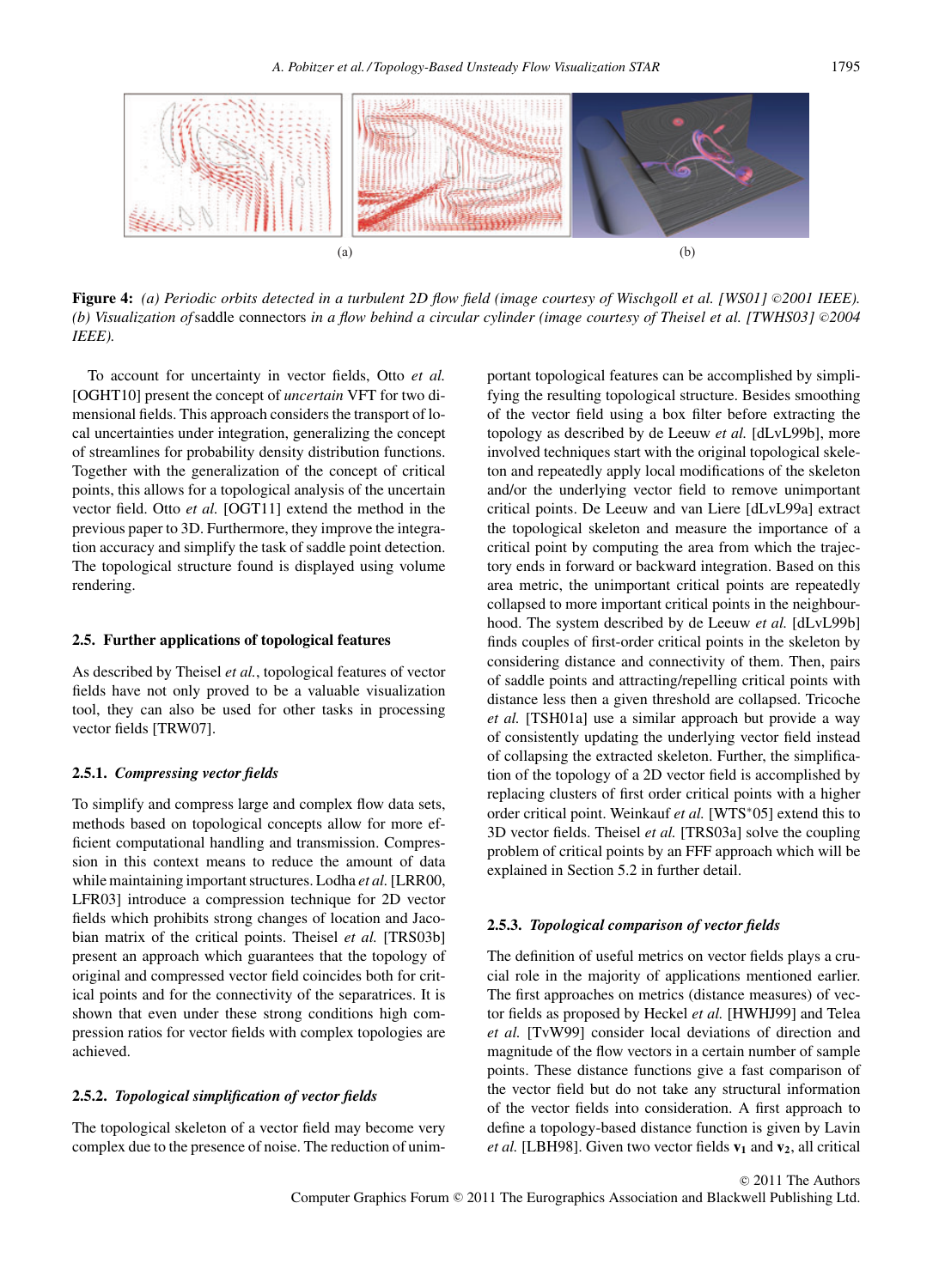points are extracted and coupled. Then the distance of the vector fields is obtained as the sum of the distances of the corresponding critical points in  $v_1$  and  $v_2$ . To compute the distance between two critical points, a number of approaches exist [LBH98,TW02]. To couple the points, Theisel *et al.* [TRS03c] propose the use of FFFs. A general demonstration of this comparison on real data sets is given by the same authors [TRW07].

# **2.5.4.** *Constructing vector fields*

Besides using a simulation or measurement process for data acquisition the vector field data can also be obtained by construction. Theisel *et al.* [The02] present an approach oriented at methods from the CAGD (Computer Aided Geometric Design) context. First, a topological skeleton of a vector field is constructed by a number of control polygons. Secondly, a piecewise linear vector field of exactly the specified topology is automatically created. An approach for constructing 3D vector fields is presented by Weinkauf *et al.* [WTHS04]. There, a number of specified control polygons is used to determine location and characterization of first- or higherorder critical points and the saddle connectors. The resulting skeleton is used to construct a piecewise linear vector field. In application to 3D surfaces, topology-based construction and editing of vector fields can be used to enrich surfaces with additional information. Thus, vector fields have been used for generating non-photorealistic visualizations, like painterly renderings or pen-and-ink visualizations, and remeshing of the underlying surface [PZ07]. Zhang *et al.* [ZHT07] present a system to interactively create and edit 2D static vector field which can be applied to the limited domain of a 3D surfaces Recently, topological methods have been successfully applied to extract salient features on discrete 3D surfaces as shown by Weinkauf *et al.* [WG09].

# **3. First Approaches Towards Unsteady Flow Fields: Tracking of Topology**

First attempts to cope with time-dependent velocity fields were done by looking at the instantaneous velocity fields. Taking this as a starting point, some extensions to classical VFT are available. Newer research shows the limitations of this approach, for example with respect to a meaningful interpretation of the results.

# **3.1. Tracking of singularities**

Instantaneous topology extraction can be combined with tracking of the singularities over time. Tricoche *et al.* [TSH01b, TWSH02] present a method for tracking the location of critical points and detecting local bifurcations, that is qualitative changes in the topology of the field due to a smooth parameter change, such as fold bifurcations and Hopf bifurcations. This approach works on a piecewise linear 2D vector field and computes and connects the critical points on the faces of a prism cell structure, which is constructed from the underlying triangular grid. An extension to 3D has been given by Garth *et al.* [GTS04] together with a visualization of the paths in space–time of the critical points. The framework of feature field flows allows for tracking of singularities as well. A detailed discussion of this tool is given in Section 5.2.

The consideration of bifurcations has to be handled carefully in this context. Bifurcations in the topological structure of a flow field can only happen due to changes of external flow parameters. To a certain degree, time can be seen as such a parameter when a streamlines-based view on the flow is adopted. However, due to the lack of an immediate physical interpretation of streamlines-based topology in time-dependent flow, it remains questionable how expressive the resulting structures are. In flow with a structure that only changes slowly over time it is possible that the identified 'bifurcations' indeed hint on interesting changes in the flow over time.

Wischgoll *et al.* [WSH01] track closed streamlines over time by applying a contouring and connecting approach. At each time step closed streamlines are detected independently of each other, then the corresponding lines in adjacent time steps are connected.

## **3.2. Deficiency of VFT for unsteady flow**

As previously explained, streamlines do not capture the temporal change of the flow. In the context of experimental flow visualization, researchers noted very early that a correct frame of reference is important for extracting meaningful structures. Perry and Tan [PT84] suggest to extract patterns as 'seen' by an observer who is moving with the eddies, i.e., the swirling and backflow induced by flow past an obstacle. They use a correlation technique to compute the velocity of an eddy and found the resulting measurements to be quasi-steady. Later, Perry and Chong [PC94] state clearly that topological information is only meaningful in a Galilean reference frame in which the velocity field is nearly steady. This implies that VFT is not applicable if such a frame does not exist.

Although known in theory, practice largely ignored this problem until when Shadden *et al.* [SLM05] give with the 'double gyre' an example of an unsteady flow for which a saddle type critical point substantially deviates from the actual point of flow separation. Recently, Wiebel *et al.* [WCW∗09] demonstrate the failure of VFT to find moving attractors in simulation data of a rotating liquid suspension. They suggest a procedural solution based on the evolution of density of virtual particles seeded in the flow.

## **4. Lagrangian Methods**

In the Lagrangian point of view, the fluid is described by the motion of its particles. Because the analysis is based on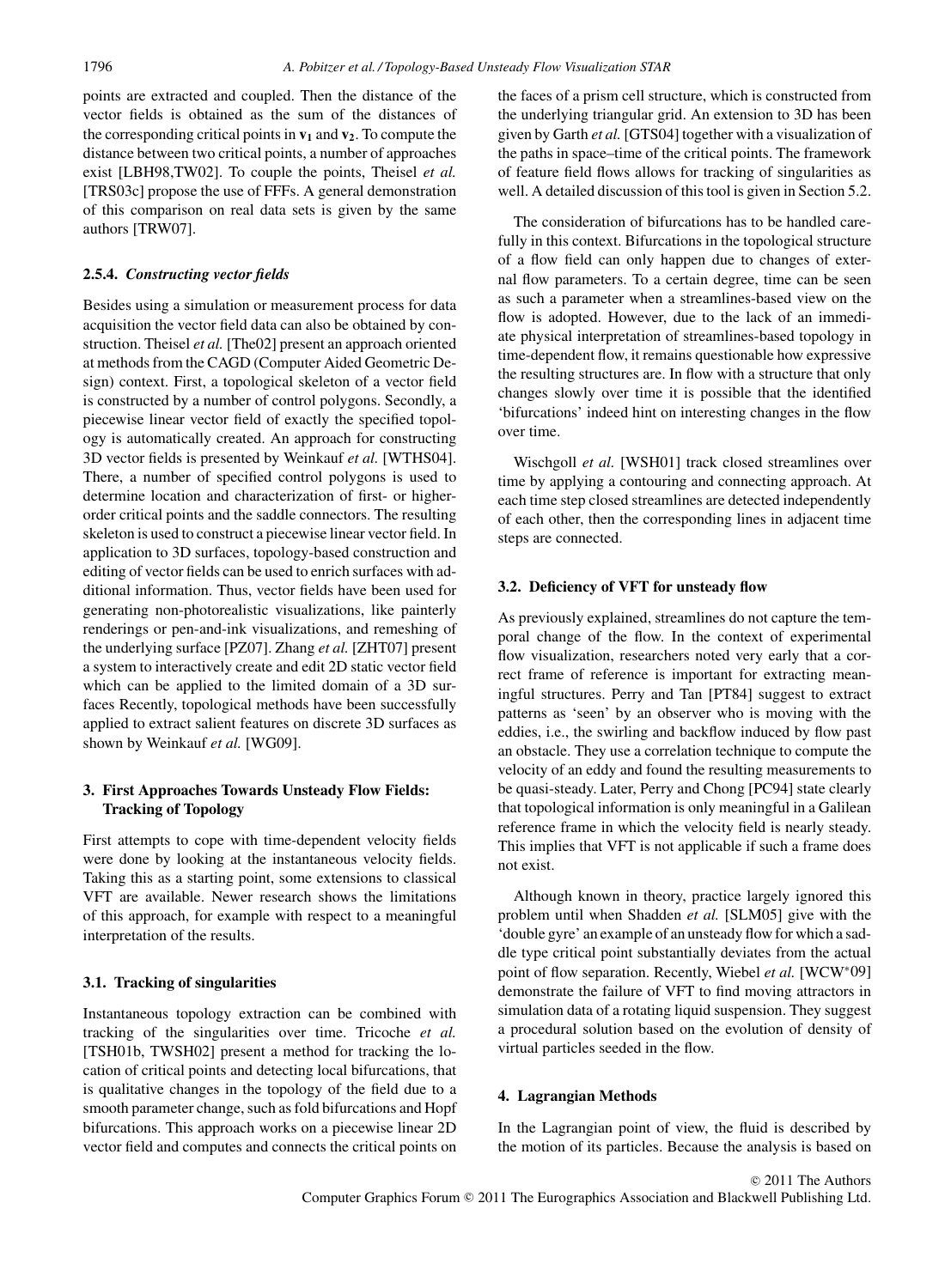trajectories of one or multiple particles such methods are inherently suited for unsteady flows.

#### **4.1. The finite-time Lyapunov exponent**

The finite-time Lyapunov exponent (FTLE), by some authors also referred to as the direct Lyapunov exponent (DLE) [Hal01], is a measure for the stretching of an infinitesimal neighbourhood along a finite segment of a flow trajectory.

More formally, let  $\mathbf{v}(\mathbf{x}, t)$  denote the velocity field. Then, a *trajectory*  $\mathbf{x}(t)$  starting from  $\mathbf{x}_0$  at time  $t_0$  is the solution of an initial value problem [see also Equation (2)]. The set of all trajectories provides the *flow map*  $\mathbf{x}(\mathbf{x}_0, t_0, t)$  that maps the position at time  $t$  on the trajectory started at time  $t_0$  from **x**0. By computing the flow map gradient and left-multiplying it with its transpose, the (right) *Cauchy-Green deformation tensor field* [Mas99] is obtained as

$$
\mathbf{C}_{t_0}^t(\mathbf{x}_0) = \left[\frac{\partial \mathbf{x}(\mathbf{x}_0, t_0, t)}{\partial \mathbf{x}_0}\right]^\mathrm{T} \left[\frac{\partial \mathbf{x}(\mathbf{x}_0, t_0, t)}{\partial \mathbf{x}_0}\right].\tag{5}
$$

From this, the *(maximum) FTLE* is defined as

$$
\text{FTLE}_{t_0}^t(\mathbf{x}_0) = \frac{1}{2(t - t_0)} \ln \lambda_{\max} \left( \mathbf{C}_{t_0}^t(\mathbf{x}_0) \right), \tag{6}
$$

where  $\lambda_{\text{max}}(\mathbf{M})$  denotes the maximum eigenvalue of **M** [Hal01].

In the limit  $t \to t_0$ , the FTLE is the *maximum principal rate-of-strain*, that is the maximum eigenvalue of the rate-ofstrain tensor

$$
\mathbf{S} = [\nabla \mathbf{v}(\mathbf{x}_0, t_0)]^{\mathrm{T}} [\nabla \mathbf{v}(\mathbf{x}_0, t_0)]. \tag{7}
$$

In the limit  $t \to \infty$ , the FTLE is the (standard) Lyapunov exponent which is independent of  $t_0$ . Discovered by A. M. Lyapunov in the 1890s, the Lyapunov exponents became popular in the 1970s for the analysis of chaos and predictability in dynamical systems. The finite-time variant are used [GSO87, YN93] originally also for predictability of systems, especially for atmospheric models. In a seminal paper [Hal01], Haller applies FTLE to velocity fields of fluid flow and reveals their relationship to the Lagrangian coherent structures (LCS), which can provide the information on flow separation similar to the separatrices of VFT, however often also correctly for strongly time-dependent flow. In his subsequent paper [Hal02], he identifies the *ridges* of the FTLE as LCS. In Figure 5 we show some applications of FTLE.

Shadden *et al.* [SLM05] apply FTLE to the 'double gyre' example (where VFT fails) and various other example flow fields in 2D. They show visually that particles seeded near the FTLE ridges do not cross them. Another counter-example for VFT is suggested by Wiebel *et al.* [WCW∗09] where the FTLE peak was shown to deviate much less from the observed (moving) attractor than the topological sink.

Garth *et al.* [GGTH07] present an algorithm for FTLE computation in transient flow using adaptive refinement of the flow map and propose to approximate 3D FTLE by 2D FTLE computed in the orthogonal space of the velocity vector. Garth *et al.* propose a volume rendering approach that avoids the extraction of ridges using a 2D transfer function [GLT∗09]. With a variation of this technique Garth *et al.* [GWT∗08] compute 2D FTLE on offset surfaces of solid boundaries resulting in a visualization of flow separation and flow reattachment. Sadlo *et al.* address the problems of efficient computation of height ridges of FTLE [SP07] and of tracking FTLE ridges over time by using a grid advection technique [SP09a]. Lipinski and Mohseni [LM10] present a ridge tracking algorithm for FTLE fields that uses both temporal and spatial coherency of LCS and give an error estimator for difference between advected ridge and actual LCS. Both approaches give great speed-up compared to the standard algorithm.

Apart from a more effective ridge extraction, several authors recently suggested alternative methods to speed up FTLE computation. Brunton and Rowley [BR10] present a fast computation scheme for the FTLE field based on a multistage approximation on the flow map, eliminating redundant integrations. This comes with an accuracy trade-off, for which the authors provide an error bound. This approach is especially useful for the computations of time-sequences of FTLE fields. A similar approach is presented by Hlawatsch *et al.* [HSW10]. Kasten *et al.* [KPH<sup>∗</sup>09] introduce the notation of *localized FTLE* (L-FTLE). The main idea of this approach is to exchange the deformation gradient tensor with a matrix that accumulates the separation behaviour along a path line. The computation of the matrix is based on the flow gradient. The computation of the L-FTLE field allows for the reuse of values computed for previous time steps, using an idea similar to FastLIC, which results in a speed-up compared with traditional FTLE. A comparison of FTLE and L-FTLE shows few differences [KPH∗09].

Comparisons of FTLE with other criteria in terms of suitability for visualization have been made by several authors. Shadden *et al.* [SDM06] show that FTLE is able to reveal the fine lobes of a chaotic vortex ring while producing temporally more consistent results than an approach based on VFT. In Figure 6 we compare VFT and FTLE. In (a) we can see that the possibility to integrate streamlines into a chaotic region of the flow for very long integration times allows to extract sharply defined regions of stability. In Figure 6(b) we can see that the restriction to a finite time domain is alleviated using FTLE to visualize the structure of the vortex ring.

In recent studies by Green *et al.* [GRH07] and Shi *et al.* [STW∗08], FTLE is validated against other indicators of LCS in a number of analytical and numerical flow fields, and FTLE is found to generate more detail. In a study done by Sadlo *et al.* [SP09b], FTLE is shown to extract flow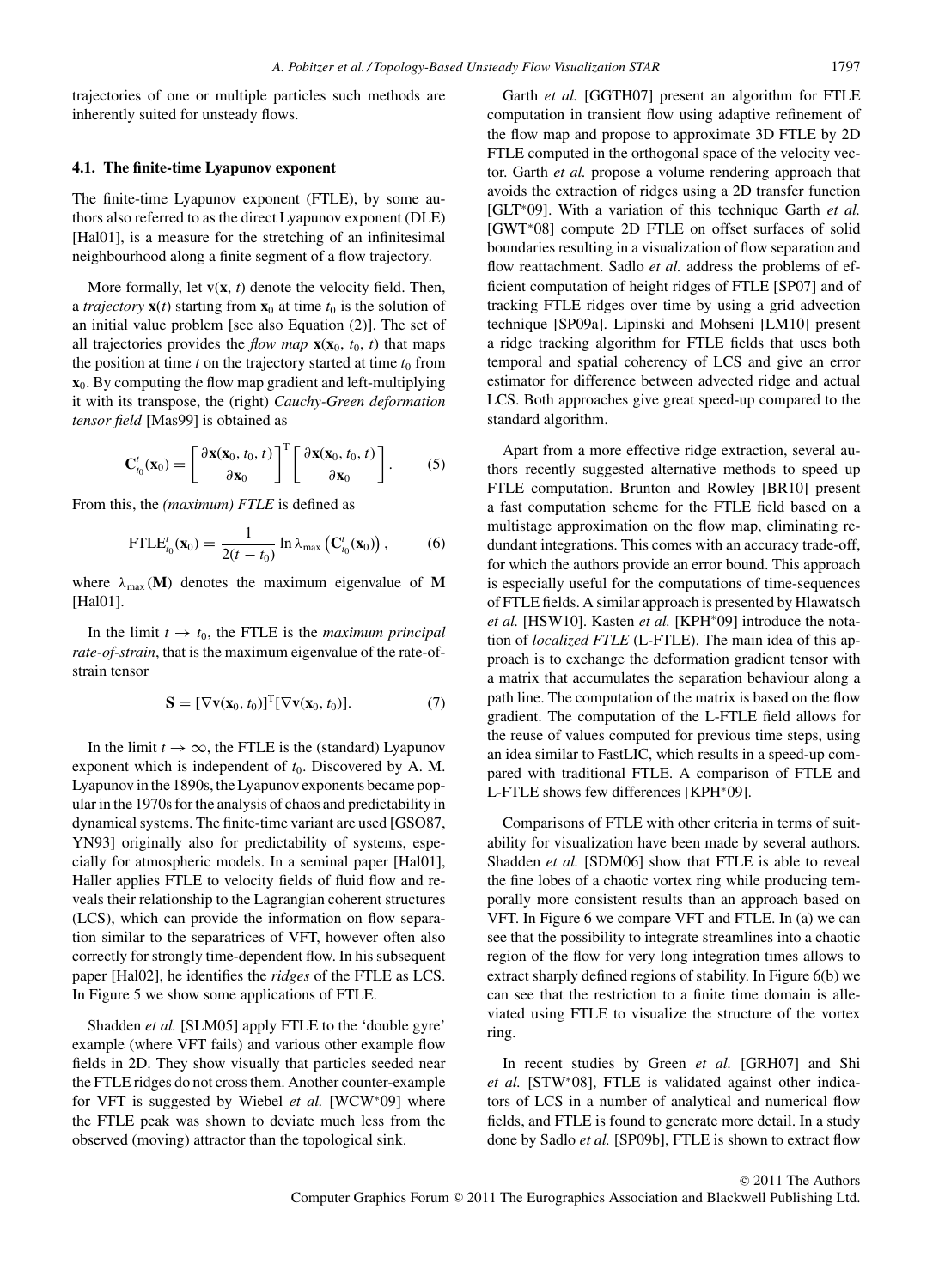

**Figure 5:** *Applications of FTLE to visualization. (a) In the double gyre example the critical point disjunct to the FTLE ridge separating different regimes of the flow (image created following Shadden et al. [SDM06]). (b) Volume rendering of the FTLE field shows the regions of locally maximally attracting and repelling behaviour (image courtesy of Garth et al. [GGTH07]* ©2007 IEEE). (c) Extraction of ridges from the FTLE field allows additional processing and filtering to concentrate on the salient features of the flow (image courtesy of Sadlo et al. [SP07] ©2007 IEEE).



**Figure 6:** *Analysis of a vortex ring. (a) Topological methods can benefit from the infinite integration time available and give detailed insight into regions of stability and folding structures of the flow (image courtesy of Peikert et al. [PS09a]). (b) Even though much less integration time is available, the FTLE field can give insight into the structure of the vortex ring (image courtesy of Shadden et al. [SDM06]).*

separation structures, but not the axes or centres of rotating flow. In comparison with VFT, this means that FTLE provides only partial information. In the example of a *spiral saddle critical point*, where VFT would give a 1D and a 2D invariant manifold that can be interpreted as a vortex axis and a separation surface, only the latter is reliably detected by FTLE.

Another current limitation of FTLE is that it requires the choice of a time window, the effect of which has not been studied sufficiently. Generally, a longer integration time will produce sharper ridges. On the other hand, this may cause a larger number of trajectories to leave the flow domain. Tang *et al.* [TCH10] show that just stopping the integration at the boundaries may introduce spurious ridges and suppress true ridges. The authors develop an algorithm that extends the given flow field linearly, allowing the paths to continue at a locked separation rate and addresses the problem of particles leaving the flow domain.

In recent work by Olcay *et al.* [OPK10], the influence of noise and spatiotemporal resolution of the velocity field on the extracted LCS is investigated. The authors show that a coarse resolution can significantly influence the location of an LCS. Smoothing the field is shown to have the same effect. Spatial noise can have a significant effect on single realizations of the LCS, but the mean location remains near LCS extracted from the unperturbed field.

Ferstl *et al.* [FBTW10] present an approach for interactive investigation of 3D flows using streak lines, that uses FTLE ridges in a 2D seeding probe as seeding structures. In this manner, the separation behaviour detected by the FTLE can be investigated in more detail, avoiding costly computations in regions that exhibit coherent particle motion. Depending on the size of the data set, the FTLE can be computed on the fly, exploiting the GPU, or has to be pre-computed.

It is worth noticing that the result of LCS extraction based on FTLE is influenced by the definition of a ridge, given the choice of height ridges, watersheds, maximal curvature ridges [Ebe96] and others. Even when agreeing on the same concept of ridge, the definition may not be unanimous, as in the case of height ridges [SP07].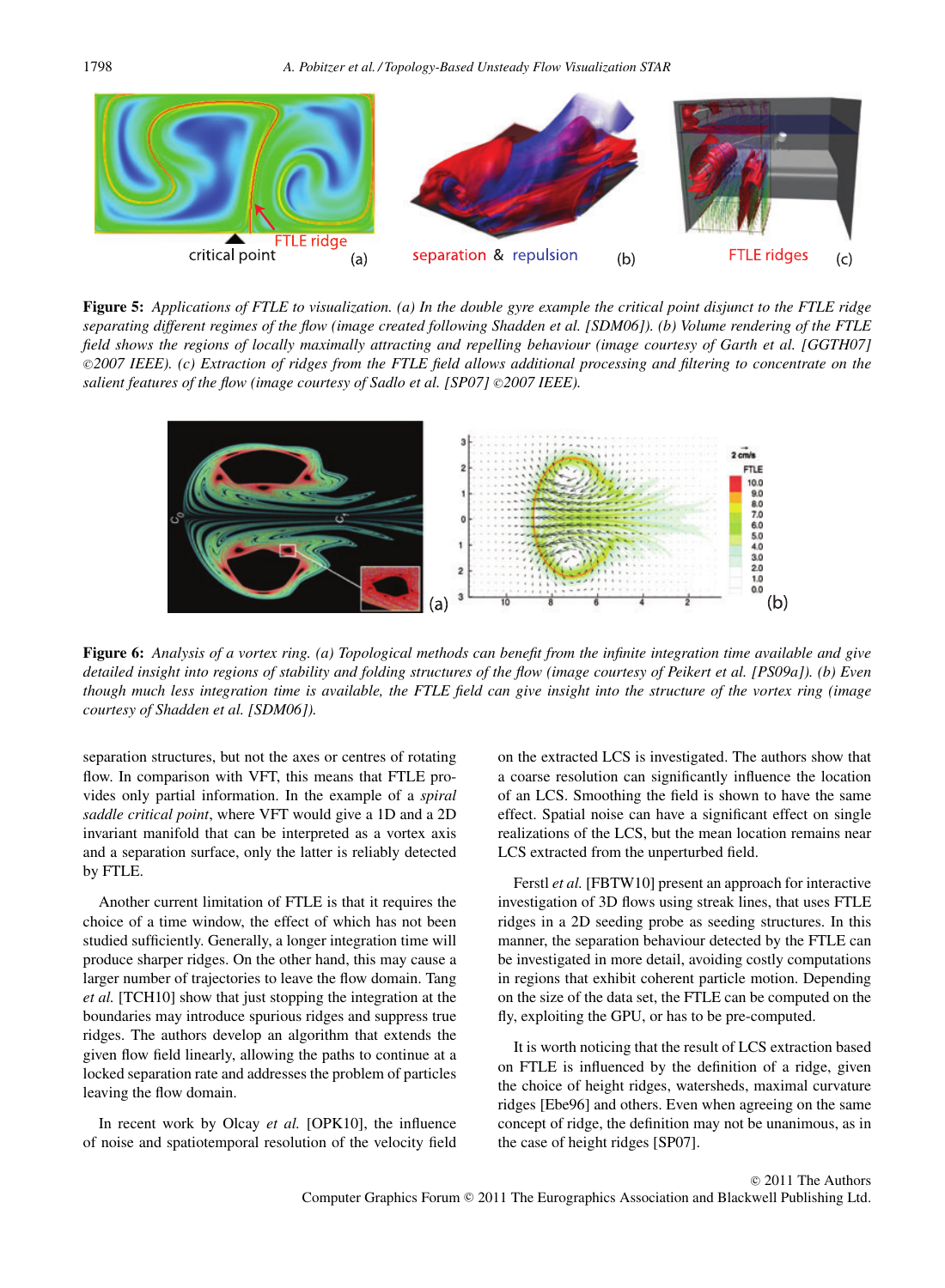## **4.2. Other Lagrangian feature detectors**

Although FTLE, in addition to its advantages, also has the aforementioned limitation to inform only about flow separation, other calculations can be performed in the Lagrangian frame that reveal other types of flow features. Basically, by computing the Cauchy-Green deformation tensor from the flow map gradient, the rotational part is discarded. However, to detect a vortex, this information is needed. Therefore, either the flow map gradient must be used in a different way or a different type of temporal integration must be performed.

Cucitore *et al.*'s non-local vortex detector [CQB99] uses a reference frame that moves with a particle to be tested. In this frame, the path of a neighbour particle is calculated for a certain time window. Then, the distance of the end point from the origin is divided by the arc length of the path. Low values of this ratio indicate a vortex centre. Haller proposes another vortex detector denoted *Mz* [Hal05] that is objective, that is invariant not only under Galilean transforms, but also for rotating frames of reference. Finally, any local vortex detector designed for steady flow can be adapted to unsteady flow by applying a Lagrangian smoothing, i.e., by computing a weighted average of the quantity obtained for the same particle at several time steps. Lagrangian smoothing has been shown to be better than a purely steady analysis by Shi *et al.* [STH∗09] and by Fuchs *et al.* [FPS∗08].

Recently, several authors brought up the idea to adapt the definitions underlying VFT for unsteady velocity fields. Kasten *et al.* [KHNH09] propose minima of the acceleration magnitude, after a temporal smoothing in the Lagrangian frame, as a replacement for critical points in unsteady velocity fields. Fuchs *et al.* [FKS∗10] present the concept of *motion compensated critical points* and a novel measurement for 'unsteadiness'. This allows for the identification of particles that are observing an almost steady velocity field and represent a nearly Galilean transform. In this frame of reference, classical VFT is applicable to classify the particles. This can be considered to be a first step towards a 'Lagrangian' VFT.

#### **5. Space–Time Domain Approaches**

To be able to handle the problem of detecting features in time-dependent data sets, one way is to lift this problem into a higher dimension by interpreting the time as an additional axis and thereby assume the steady case again. This definition allows a clear definition of pathlines by means of streamlines in the lifted higher-dimensional case.

## **5.1. Streamlines and pathlines**

When dealing with a time-dependent vector field  $\mathbf{v}(\mathbf{x}, t)$ , we are usually interested in its spatiotemporal characteristics. As discussed in the introduction, several concepts can be used to explore those characteristics. In a specified space–time point  $({\bf x}_0, t_0) \in D$ , we can start a *streamline* [cf. Equation (1)] or a *pathline*. The defining ODE system (2) can be rewritten as an autonomous system at the expense of an increase in dimension by one, if time is included as an explicit state variable:

$$
\frac{d}{dt}\begin{pmatrix} \mathbf{x} \\ t \end{pmatrix} = \begin{pmatrix} \mathbf{v}(\mathbf{x}(t), t) \\ 1 \end{pmatrix}, \quad \begin{pmatrix} \mathbf{x} \\ t \end{pmatrix} (0) = \begin{pmatrix} \mathbf{x}_0 \\ t_0 \end{pmatrix}.
$$

In this formulation, space and time are dealt with on equal footing, facilitating the analysis of spatio-temporal features. Pathlines of the original vector field **v** in ordinary space now appear as streamlines of the vector field

$$
\mathbf{p}(\mathbf{x}, t) = \begin{pmatrix} \mathbf{v}(\mathbf{x}, t) \\ 1 \end{pmatrix}
$$
 (8)

in space–time. To treat streamlines of **v**, one may simply use

$$
\mathbf{s}(\mathbf{x},t) = \begin{pmatrix} \mathbf{v}(\mathbf{x},t) \\ 0 \end{pmatrix}.
$$
 (9)

This is valid for arbitrary space dimensions.

Figure 7 illustrates **s** and **p** for a simple example vector field **v**. It is obtained by a linear interpolation over time of two bilinear vector fields.

Now the problem of finding a streamline or pathline oriented topology is reduced to finding the topological skeletons of **s** and **p**. Unfortunately, the classical VFT extraction techniques for 3D vector fields are not applicable for the fields **s** or **p**: **s** consists of critical lines (i.e., for every critical point  $\mathbf{x}^*$  of the original vector field **v** any point  $(\mathbf{x}^*, t)$  in the time–space domain will become a non-isolated critical point of **s**), whereas **p** does not have any critical points at all.

# **5.2. Feature flow fields**

In the *FFF* approach [TS03], a specially designed vector field in the 4D space–time domain captures parts of the topological information (critical points, periodic orbits, vortex axes) in its temporal evolution. Consider an arbitrary point **x** known to be part of a feature in a (scalar, vector or tensor) field. A FFF **f** is a well-defined vector field at **x** pointing in the direction where the feature moves to. Thus, starting a streamline integration of **f** at **x** yields a curve where all points on this curve are part of the same feature as **x**.

FFFs are commonly used with local features, which can be described by a local analysis of the underlying field and possibly its derivatives. Here, **f** can usually be described by an explicit formula. In the 2D case, the underlying vector field is given as follows:

$$
\mathbf{v}(x, y, t) = \begin{pmatrix} u(x, y, t) \\ v(x, y, t) \end{pmatrix}.
$$
 (10)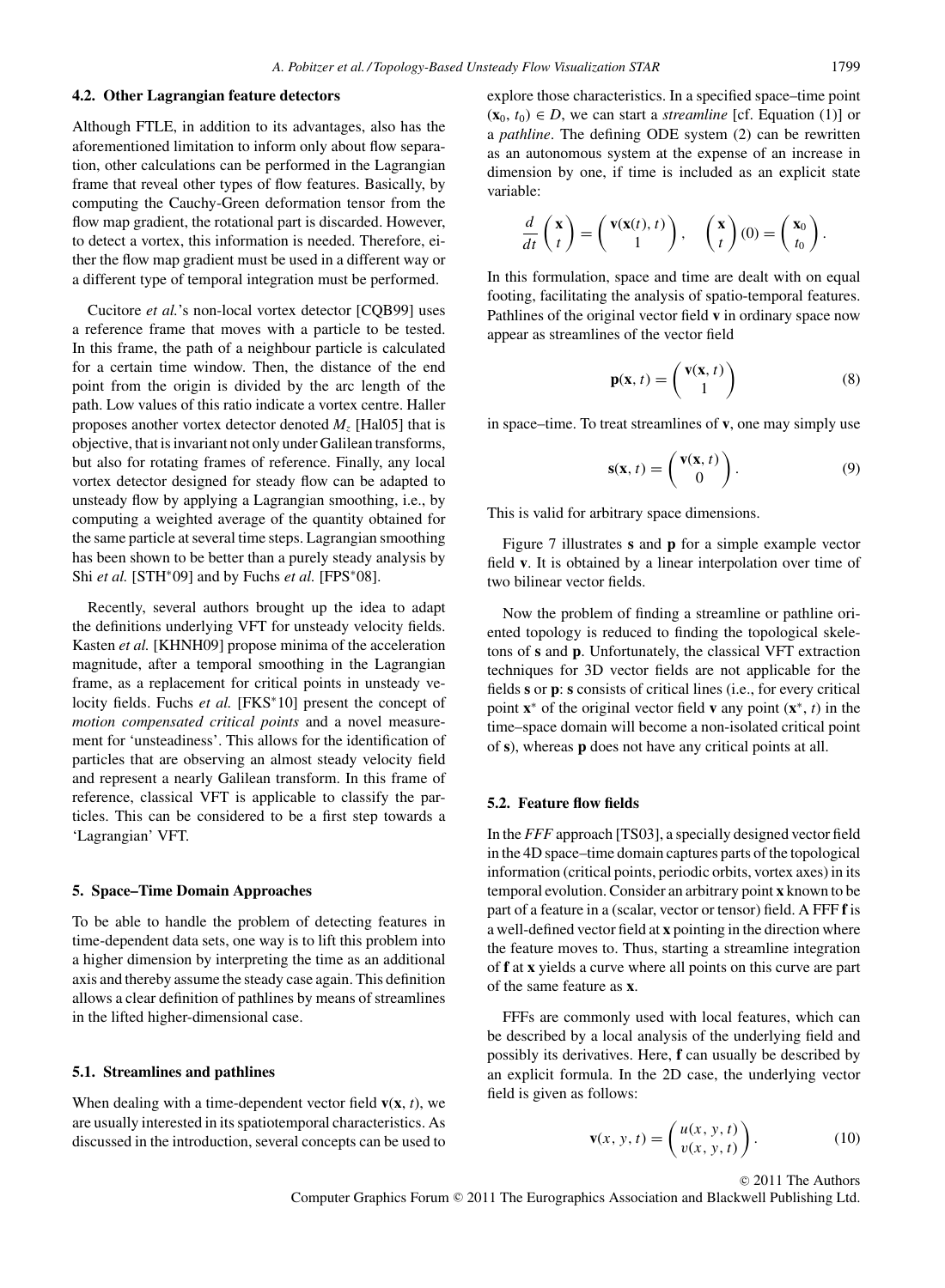

the stream lines in **v**.

(a) Stream lines of **s** correspond to (b) Stream lines of **p** correspond to (c) Streamline oriented topology (d) Detail view with a saddle conthe path lines in **v**.

nection and a fold bifurcation

**Figure 7:** *Streamlines (a) and pathlines (b) of a simple 2D time-dependent vector field obtained by linear interpolation of two steady 2D vector fields and shown as illuminated field lines. The extracted and visualized topological skeleton (c) and detailed structures (d) of the cavity data set (image courtesy of Theisel et al. [TWHS05]* ©2005 *IEEE*).

Using this description, the direction of maximal change of the  $u$ - and *v*-component of **v** is given by the gradients *grad*(*u*) and  $\text{grad}(v)$ . In the plane perpendicular to  $\text{grad}(u)$ , the *u* component remains constant in a first-order approximation of **v**. A similar statement can be made for v. Thus, the only direction in which *u* and v remain constant is the intersection of the perpendicular planes denoted by the cross product of *grad*(*u*) and *grad*(v):

$$
\mathbf{f}(x, y, t) = grad(u) \times grad(v) = \begin{pmatrix} det(\mathbf{v}_y, \mathbf{v}_t) \\ det(\mathbf{v}_t, \mathbf{v}_x) \\ det(\mathbf{v}_x, \mathbf{v}_y) \end{pmatrix} .
$$
 (11)

In contrast to this, an FFF for a global feature can only be given in an implicit manner, because it can neither be decided locally whether a point belongs to a feature nor into which direction the feature evolves. Instead, the FFF approach has to be tightly coupled with a global feature detection strategy to assess global features.

Tracking features in time-dependent fields is one of the main applications of FFFs [TS03, TWHS04, TWHS05]. The temporal evolution of the features of **v** is described by the streamlines of **f**. In fact, tracking features over time is now carried out by tracing streamlines. The location of a feature at a certain time *ti* can be obtained by intersecting the streamlines with the time plane  $t_i$ . Integrating the streamlines of FFF in the forward direction does not necessarily mean to move forward in time. In general, those directions are unrelated and the direction in time may even change along the same streamline. Those changes are always related to special events, where multiple critical points merge, split up or vanish within the underlying vector field. Hence, FFF provides a tool to localize, characterize and classify bifurcations. Notice that the notation of bifurcation implies that the flow is interpreted from the streamline-based point of view.

Besides tracking, FFF have been used for a variety of related problems. Those include topological simplification and comparison of vector fields based on critical point tracking [TRS03b], extraction of vortex core lines defined as ridges/valleys of Galilean invariant quantities [SWH05], extraction and tracking of vortex core lines defined as centres of swirling motion [TSW∗05], extraction of topological lines in tensor fields [ZP04, ZPP05], and identification of periodic phenomena from insufficiently time-resolved data sets measured using particle image velocimetry [DLBB07].

Weinkauf *et al.* [WTGP10] introduce the notion of *stable* FFF, that is FFF where streamlines associated with the desired feature exhibit attracting behaviour. This formulation guarantees that small numerical errors are automatically corrected during integration. The authors show the construction of such fields for two common applications of FFF: the tracking of critical points in a time-dependent 2D vector field and the extraction of parallel vector lines for 3D vector fields. This stable variant has been applied recently to identify discontinuities in multivariate data by tracking feature lines [LT10].

Weinkauf and Theisel [WT10] introduce the so-called *steak line vector field*, that allows for the formulation of streak lines as tangent curves of a derived vector field of the original field. In this manner, the costly computation of a streak line can be reduced to a simple vector field integration. Hence, this reformulation of streak lines opens up for a more extensive use of streak lines and surfaces in flow visualization.

#### **6. Local Methods**

Features such as *edges* or *ridges* [Har83, EGM∗94, Lin98] of images can be extracted by methods that are *local* in the sense that they work on point-wise information, including derivatives. These methods carry over naturally from image data to scalar field data as they occur in scientific visualization problems. Height ridge extraction is applied to pressure data by Miura and Kida [MK97] and to vorticity magnitude by Strawn *et al.* [SKA98], both times for finding vortex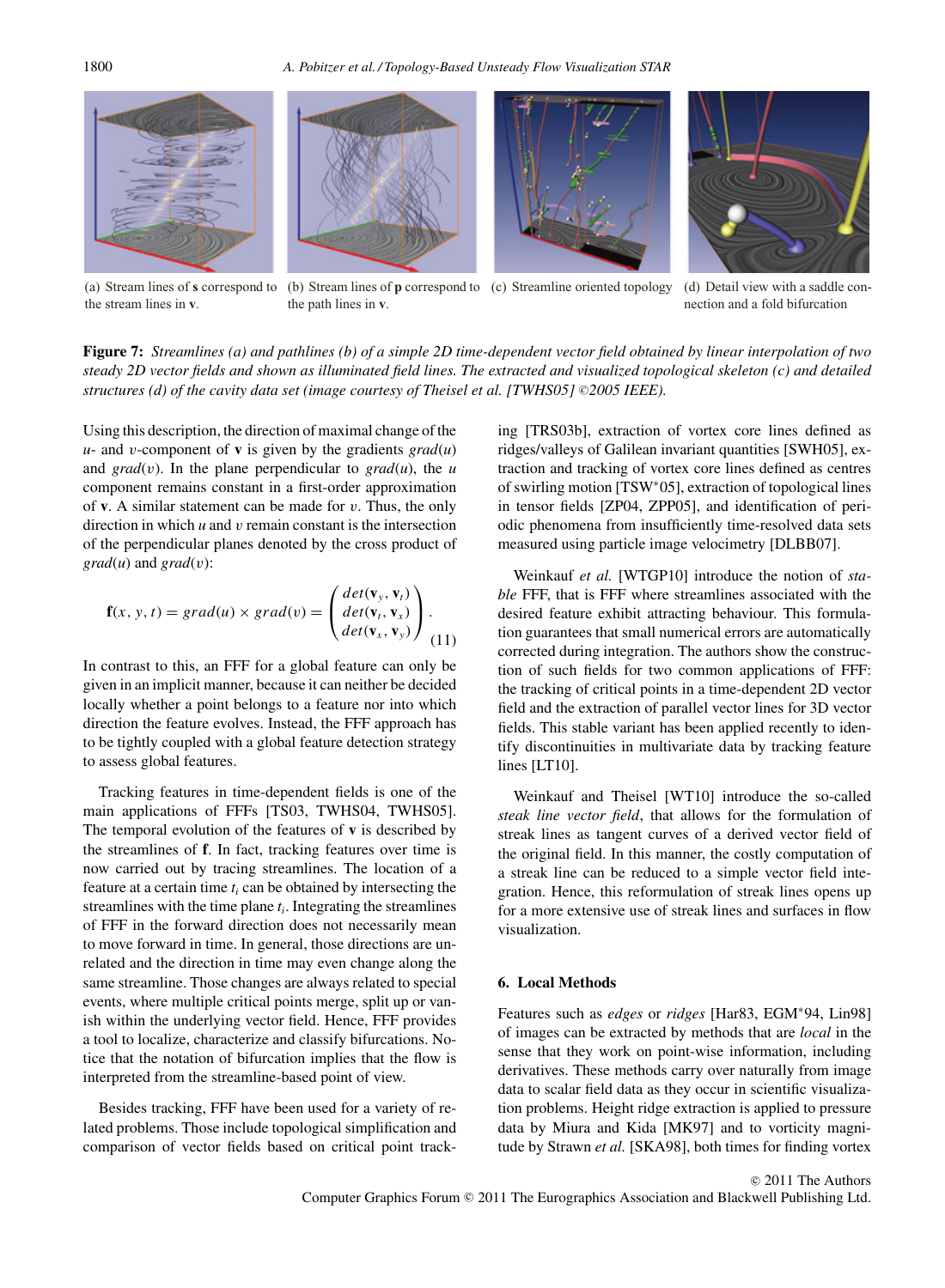core lines. Ridge extraction from FTLE data is proposed by Shadden *et al.* [SLM05] for finding Lagrangian coherent structures.

For the visualization of vector fields such as velocity data, adaptations or generalizations of these methods can be used. Such techniques exist for the extraction of separation and reattachment lines [KHL99], vortex core lines [LDS90, SH95, BS95, MK97, RP98]. Some of these vortex core line methods involve additional physical quantities, in particular the pressure gradient [BS95, MK97], but the remaining ones, such as the classical methods by Levy *et al.* [LDS90] and by Sujudi and Haimes [SH95] are based solely on the velocity field and its derivatives. For a detailed discussion of the topic of vortex extraction, we refer to the survey of Jiang *et al.* [JMT05].

Many of these structures can be expressed with a unifying formalism, called the *parallel vectors operator* (PVO) [PR99]. The PVO concept is not restricted to line-like features, but can be extended to surface-like features [TSW∗05]. For the case of height ridges, simplified extraction methods were recently proposed for arbitrary dimensions, together with a new class of filters for the filtering of raw features [PS08].

In contrast to integration-based methods, local methods are relatively unaffected by the unsteadiness of the velocity field. Therefore, most of the mentioned methods are directly applicable to unsteady flow. An exception is the recent extension of the vortex core line detector of Sujudi and Haimes to unsteady flow [WST07, FPH∗08]. The reason for this was that the Sujudi and Haimes method can be re-interpreted as an operation on the acceleration field. If this is computed from a given unsteady velocity field, it requires a temporal derivative term, which is not needed in the steady case.

The general approach of defining and extracting features based on local criteria for the velocity field and its derivatives is a powerful concept, due to its mathematically rigorous formulations and the simple algorithms derived from them. At first glance, it may look wrong to describe global structures of a vector field by local operators. In fact, the different behaviour of height ridges and watersheds in image data led to a lively dispute [KvD93, Ebe96] about the correctness of local versus global methods. However, although in steady flow one of the most interesting topological structure, the separatrix, can be computed only using global methods, there is no reason to assume that unsteady flow does not contain topologically important structures that can be found by local methods. In a related context, Ginoux and Rossetto [GR06] show that in 2D and 3D slow-fast autonomous dynamical systems, the *slow manifold* can be computed by finding zeros of curvature or torsion, resp., of the local trajectory. Finally, local methods can be combined with integration-based methods. An example is FTLE computation which leads to a scalar field and which has to be post-processed if sharp structures, such as height ridges, are needed.

Although the problem of detecting vortices is usually addressed using local methods as described earlier, there are methods that use a geometric approach. Sadarjoen and Post [SP99] suggest two methods detecting vortices in steady 2D flow fields detecting clusters of centres of the osculating circles and streamlines with winding number  $2\pi$  and relatively close start and end point. The latter method is extended to 3D by Reinders *et al.* [RSVP02]. Petz *et al.* [PKPH09] propose a new criterion to characterize 2D vortex regions. To do so, they detect and cluster loops that intersect the underlying flow at a constant angle. Their algorithm is parameter-free and is not restricted to a certain type of geometry (e.g. star domains or convex domains).

Figure 8 shows visualizations of vortical flow using local (Figure 8b) and non-local (Figure 8a) detectors.

## **7. Stochastic and Multifield Approaches**

Rarely is the user just interested in one aspect (e.g. one single feature type) of a flow field. It is more common to look at multiple features, features in combination with additional measures and/or multiple definitions of the same feature at once to get an understanding of the underlying field. Recently, a number of new approaches and methods have been introduced to take these requirements into account.

## **7.1. Interactive visual analysis**

As the amount and complexity of data sets grows, automatic analysis methods are often not sufficient any more. To effectively cope with such data sets, IVA tries to balance human cognition and automatic analysis. The power of human perception and cognition is used to guide the analysis. The IVA approach provides an interactive discovery framework. It helps the user in getting insight, in understanding the data as well as complex, often hidden, correlations between certain data dimensions. The visual information-seeking mantra *overview first, zoom in, details on demand*—as defined by Shneiderman [Shn96], summarizes the main idea. Coordinated multiple views [Rob07] are often used in this domain [MGJH08] as a proven concept. The main idea is to depict multiple dimensions using multiple views and to allow the user to interactively select (*brush*) a subset of the data in one view and all corresponding data items in all linked views will be highlighted as well [MW95, DGH03]. One of the first examples of linking and brushing with different visualization approaches in different views is a system called WEAVE [GRW∗00], which was used to interactively analyse and visualize simulated data of a human heart application using focus+context visualization [Hau03]. IVA is used in many domains [KMSZ06]. In the following, however, we will focus on engineering and scientific applications.

Doleisch *et al.* developed a system called SimVis for interactive feature specification and localization in 3D flow data.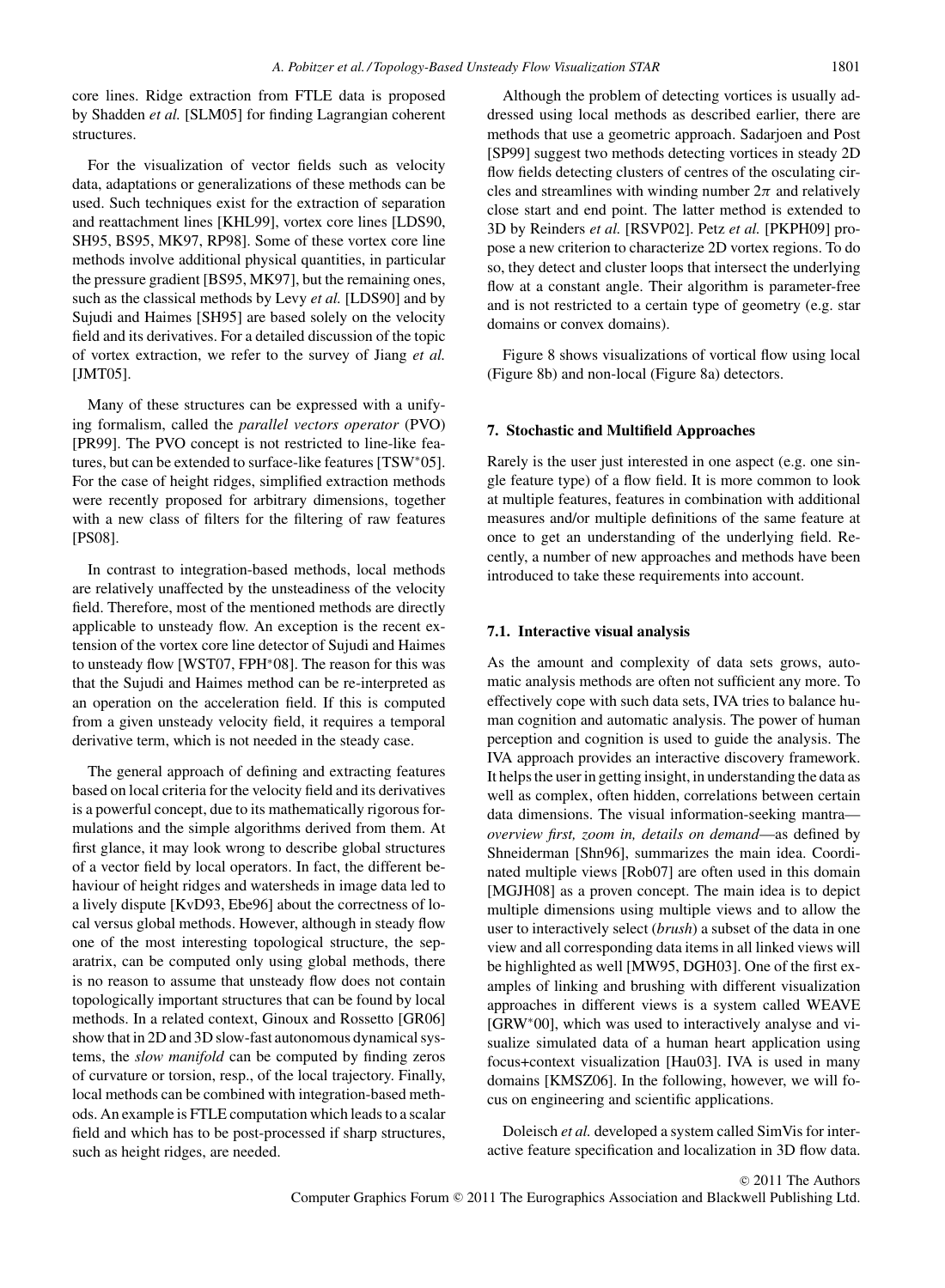

**Figure 8:** *(a) Flow past a tapered cylinder visualized using a non-local vortex detector (image courtesy of Reinders et al. [RSVP02]). (b) Visualization of the core of* swirling particle motion *in the Hurricane Isabel data set (image courtesy of Weinkauf et al.* [WST07]  $\odot$ 2007 IEEE).

They use simple 2D linked views, such as scatter plots or histograms, for the specification of flow features. Linked 3D views provide spatial information and advanced flow visualization techniques. Complex features can be described by composite brushing. The feature definitions are expressed in an XML-based feature definition language and are persistent across analysis sessions. The SimVis system has been used to analyse flows from numerous applications, such as flow through a catalytic converter, flow around a car, cooling jacket flows, etc. [Dol07, DMG∗05, DMH04, LGD∗05].

Another approach deals with the parameterization of pathlines to understand flow. The main idea is to compute various attributes from pathlines to understand the flow itself. Shi *et al.* [STH∗09] compute scalar and time series attributes of pathlines, such as winding angle, Lyapunov exponent, direction vector, etc., and then use coordinated multiple views to understand the flow behaviour. Figure 9(a) shows their interface while analysing a data set.

Bürger et al. [BMDH07] compute several local feature detectors of the same flow and use IVA to compare them. In addition, other flow attributes (such as pressure, ...) are taken into account as well. In this way it can be intuitively decided which automatic method gives more accurate results in certain areas or time intervals. Such an approach enhances the credibility and combines the advantages of several detectors in an IVA system.

IVA is not intended as a competitor or an alternative to the detectors described earlier. Instead, it is sought to be used in parallel to those methods. It offers great potential in the exploratory phase, during hypothesis generation [KLM∗08]. The flow segmentation is not an isolated process, it is part of a larger work flow. Domain experts analysing the flow have to choose detectors, and IVA can help in deciding if detectors are applicable, if a detector functions in particular case. Domain experts have to evaluate multiple detectors. Engineers, for example, compute a vortex detector first, and then check if this is an area of low pressure as well. The analysis can be refined for areas where this holds, and can be skipped for other areas. Offering multiple views, intuitive interfaces and quick selection possibilities, IVA provides a useful tool for such a complex task. It can also help to improve robustness of detectors. A filtering step is almost always necessary after a detector is evaluated. Exploiting smooth brushing [DH01], a method which allows non-strict brush boundaries, local characteristics of detectors can be examined much more easily. Hauser and Mlejnek [HM03] show how a similar approach can be efficiently applied to isosurfaces in the analysis of flows in a catalytic converter.

IVA is not really another flow segmentation method at least not in the classical sense—but more an integrative approach which helps domain experts to understand detectors and flow behaviour.

## **7.2. Fuzzy feature detectors**

Although IVA handles multifield structures (induced by multiple features, multiple definition of features and/or additional quantities), utilizing multiple views and linking+brushing, other attempts have been made to address problems related to feature extraction and visualization in a fashion that corresponds more to the classical methods in flow visualization with respect to their outputs.

One of the drawbacks of feature extracting methods is that the user has to be aware of the type of feature which should be extracted. In addition, the feature one is looking for may not be defined unanimously (e.g. vortices). To address this problem, Jänicke et al. [JBTS08] recently presented an improvement of the algorithm of Jänicke et al. [JWSK07] for an automatic extraction and visualization of regions of interest in 3D unsteady multiflow. The authors detect space–time points that have high probability to develop into unlikely events in future using a statistics-based algorithm. As a measure for the unexpectedness of the value at a point they propose *local statistical complexity*, which is, roughly speaking, the amount of information needed to predict the future of a space-time point. Figure 9(b) shows a visualization of a flow around a cuboid obtained by this method.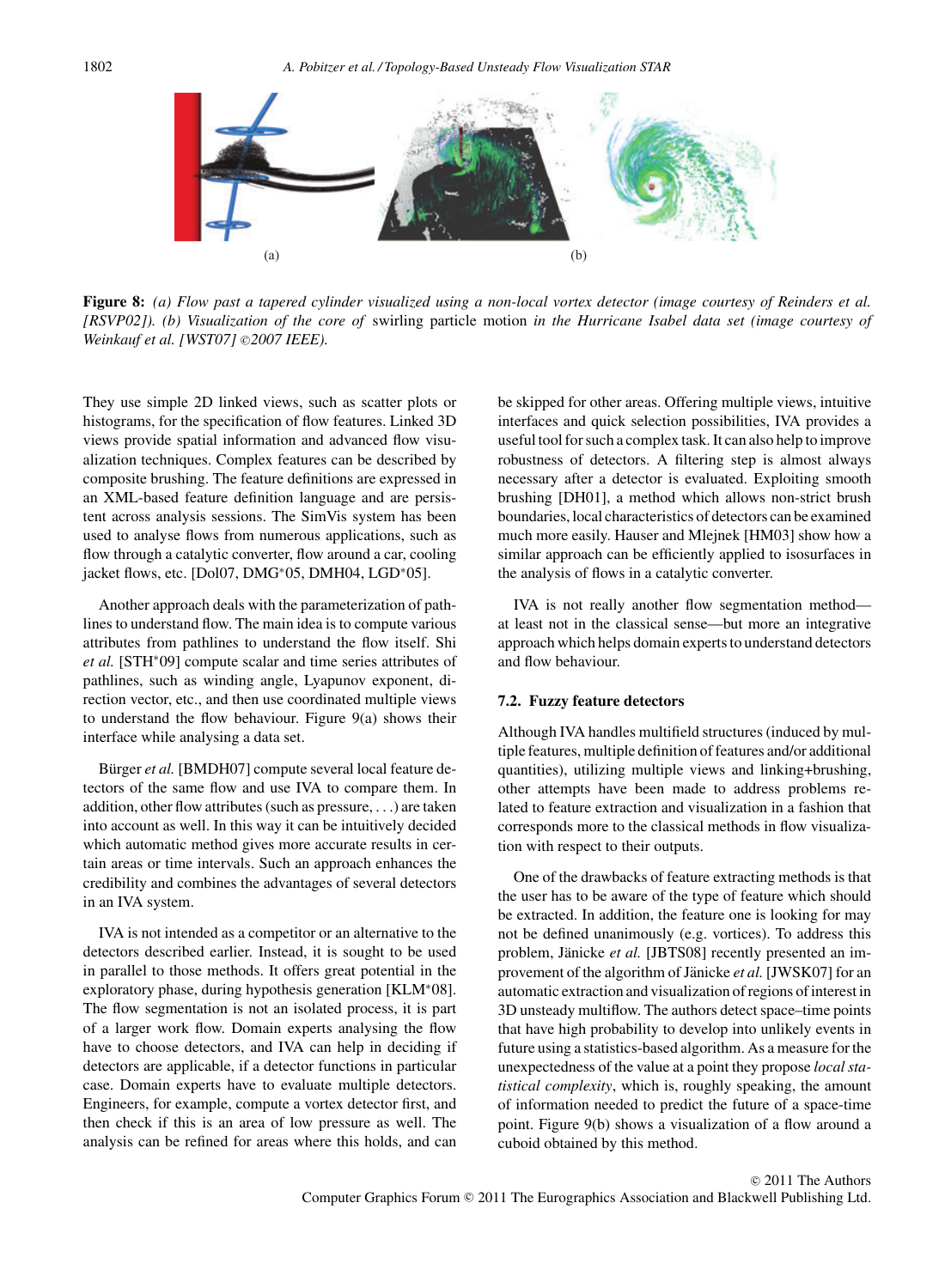

**Figure 9:** *(a) Pathlines with small* Lyapunov exponents *in a flow behind a circular cylinder. The region to display is selected in the histogram (upper left window) the corresponding pathlines (upper right display) and their seeding points (lower right display) are displayed (image courtesy of Shi et al. [STH\*09]); (b) Comparison of the visualization of a flow around a cuboid using the standard*  $\lambda_2$ -criterion (left) and local statistical complexity (right) (image courtesy of Jänicke et al. [JBTS08]).

Salzbrunn and Scheuermann suggest the use of *streamline predicates* to combine flow topology with feature extraction [SS07]. The main idea is to decompose the domain into disjoint regions with coherent streamline behaviour, as flow topology does, adding other distinctions than asymptotic behaviour. This addresses, for example the problem that some features can be split up by usual flow topology. Mathematically speaking, streamline predicates are Boolean maps with disjoint support on the set of all streamlines. Flow topology is then a special case of segmentation gained through streamline predicates, called *flow structure*. Classical feature detectors can be used to refine flow topology using streamline predicates. The same ideas are applied to unsteady flow by Salzbrunn *et al.* [SGSM08]. In analogy to the steady case, the authors introduce the notation of *pathline predicates*. In addition, the authors present a pathline placement strategy to combine the structural overview provided by the partition gained by means of pathline predicates with the dynamical insight into the flow provided by tracing single particles.

In an engineering context, feature models with parameters are often used. The quantification of these parameters is obviously an important task. Ebling *et al.* [EWGS07] point out that topology-based methods are not capable of doing this. They show, for example that for an arbitrary vector field the topological skeleton of the normalized field is the same as the skeleton of the original field. This means that VFT is inherently unable to provide quantitative information on the investigated flow field. Another drawback of topological methods in this context is that superposing features may not be detected correctly. The authors suggest therefore the use of vector masks and pattern matching. This approach emphasizes the interpretation of a vector field as the superposition of many (simpler) fields.

# **8. Discussion and Conclusions**

This paper describes the current state of the art in topologybased flow visualization of unsteady vector fields. Topological methods for steady flows are used as a role model for what we expect of new methods. The terminology *topology-based*, as used in this survey, has to be interpreted accordingly, that is more loosely, for example also including *topology-inspired* methods and methods that share one major goal of topologybased methods, that is to achieve an expressive segmentation of a flow field. Accordingly, by surveying these approaches together, this report might contribute to approaches that aim at catalyzing convergence.

To date, the solutions for topology-based unsteady flow visualization remain incomplete, compared with the level of proficiency achieved for steady flows. Incremental extensions of methods that work well for steady flows are proven to be not able to truthfully capture the behaviour of timevarying flows. Therefore, new approaches and methods are examined, including both new theoretical frameworks and methodical novelties. Many of the new approaches seem to overlap to a certain extent. This suggests that a unified framework for treating unsteady flows with topology-based methods actually could be found.

The impulses that brought topological methods into the focus of the visualization community came from the application domain itself. One of the most prominent examples is Globus *et al.*'s TOPO module [GLL91] for NASA's FAST visualization software. In the light of this, it may seem surprising that topology-based methods found their way into commercial solutions only in a very limited form (e.g. by Avizio, www.vsg3d.com) up to now. One possible reason for this could be that topology-based methods are still rather new in the field compared with many other techniques (especially those inspired by well-known experimental setups). This means, in turn, that such methods are usually not covered by standard education curricula for simulation experts. Another reason might be that topological methods are quite advanced methods and a fair number of questions relevant to the domain expert can be answered by simpler methods as well. For more intricate questions, however, topology-based methods are able to provide insights that are not possible with other approaches, as recent publications from the fluid dynamics community show, cf. Peacock and Dabiri [PD10]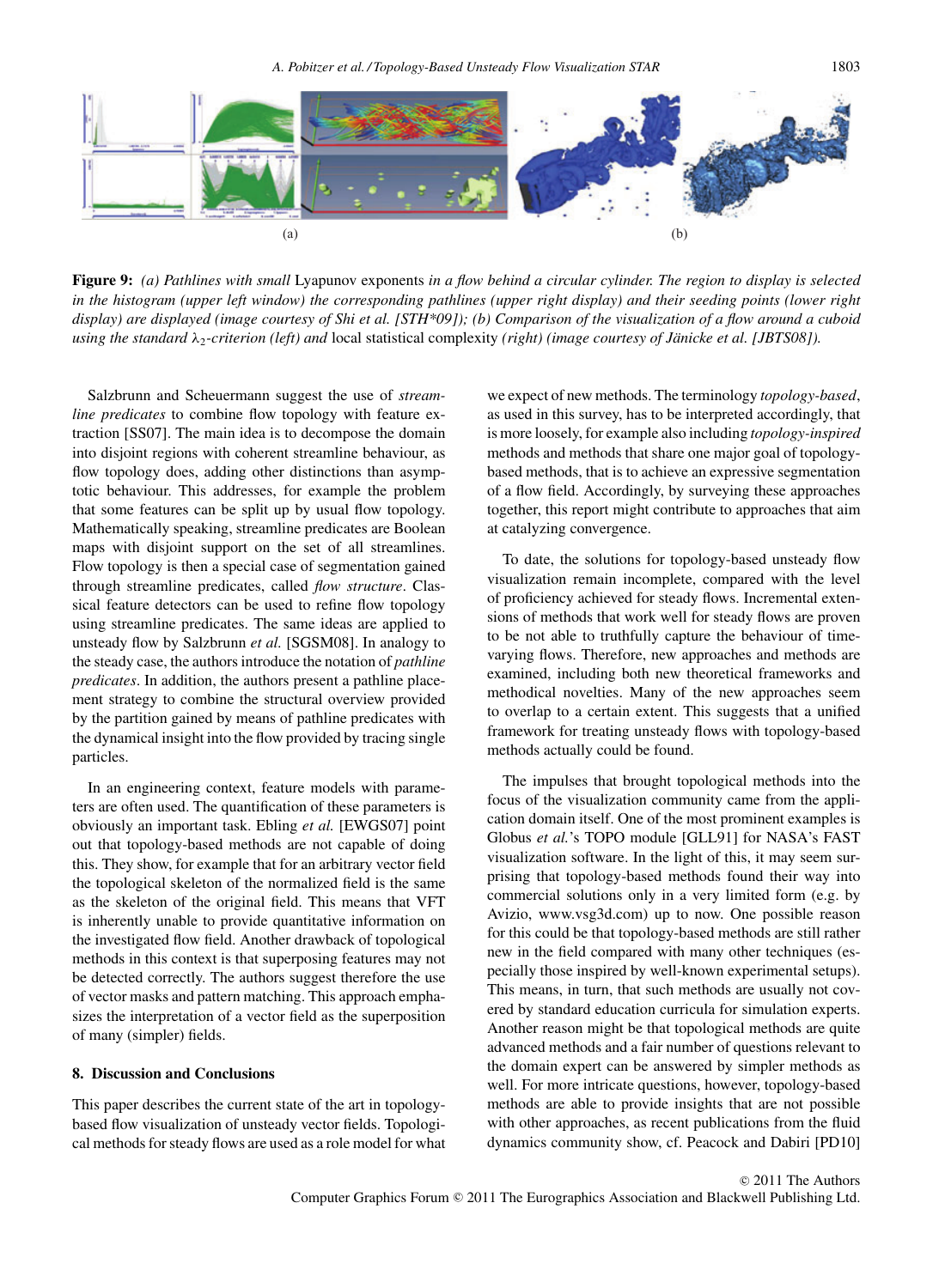for example. To be applicable by a broader community, these methods will have to be time efficient and expressive, as well as easy to use. Finally, as many other examples show, technological advancements may also lead to the usage of advanced methods, such as topology-based methods, in contexts that would not strictly require this. For example, topology-based methods might be used for illustration purpose, in analogy to the illustrations in recent text books on dynamical systems, or in a particle seeding strategy. One first step in this direction is the use of FTLE ridges as seeding structures for interactive exploration of 3D flow using streak surfaces proposed by Ferstl *et al.* [FBTW10].

We perceive a strong current interest in proceeding with research on topology-based and topology-inspired visualization of unsteady flow and major attempts are being undertaken, such as the cooperative international project that the authors of this survey are involved in www.semseg.eu.

#### **Acknowledgements**

This report has been worked out within the scope of the SemSeg project and we acknowledge the financial support of the Future and Emerging Technologies (FET) programme within the Seventh Framework Programme for Research of the European Commission, under FET-Open grant number 226042. The authors thank the anonymous reviewers of our survey for their constructive input and Matthew Geoffrey Parker (University of Bergen) for proofreading.

### **References**

- [Asi93] ASIMOV D.: *Notes on the Topology of Vector Fields and Flows*. Tech. Rep., NASA Ames Research Center, 1993. RNR-93-003.
- [BMDH07] BÜRGER R., MUIGG P., DOLEISCH H., HAUSER H.: Interactive cross-detector analysis of vortical flow data. In *Proceedings of the 5th International Conference on Coordinated & Multiple Views in Exploratory Visualization (CMV 2007)* (Zurich, Switzerland, 2007), pp. 98–110.
- [BR10] BRUNTON S. L., ROWLEY C. W.: Fast computation of finite-time lyapunov exponent fields for unsteady flows. *Chaos: An Interdisciplinary Journal of Nonlinear Science 20*, 1 (2010), 017503.
- [BS95] BANKS D., SINGER B.: A predictor-corrector technique for visualizing unsteady flow. *IEEE Transactions on Visualization and Computer Graphics 1*, 2 (1995), 151–163.
- [CQB99] CUCITORE R., QUADRIO M., BARON A.: On the effectiveness and limitations of local criteria for the identification of a vortex. *European Journal of Mechanics - B/Fluids 18*, 2 (1999), 261–282.
- [DD04] DAVIDSON P. A.: *Turbulence: An Introduction for Scientists and Engineers*. Oxford University Press, USA, July 2004.
- [DGH03] DOLEISCH H., GASSER M., HAUSER H.: Interactive feature specification for focus+context visualization of complex simulation data. In *Data Visualization 2003: Proceedings of the 5th Joint Eurographics – IEEE TCVG Symposium on Visualization (VisSym 2003)*, G.-P. Bonneau, S. Hahmann and C. Hansen (Eds.). Eurographics, Aire-la-Villa, Switzerland (2003), pp. 239–248.
- [DH01] DOLEISCH H., HAUSER H.: Smooth brushing for focus+context visualization of simulation data in 3D. *Journal of WSCG 11*, 1–2 (2001), 147–154.
- [DLBB07] DEPARDON S., LASSERRE J., BRIZZI L., BORÉE J.: Automated topology classification method for instantaneous velocity fields. *Experiments in Fluids 42*, 5 (2007), 697–710.
- [dLvL99a] DE LEEUW W., VAN LIERE R.: Collapsing Flow Topology Using Area Metrics. In *Proceedings of IEEE Visualization '99* (San Francisco, CA, USA, 1999), pp. 349–354.
- [dLvL99b] DE LEEUW W., VAN LIERE R.: Visualization of global flow structures using multiple levels of topology. In *Data Visualization '99: Proceedings of the 1st Joint Eurographics – IEEE TCVG Symp. on Visualization (VisSym '99)*. Springer, Vienna, Austria, 1999, pp. 45–52.
- [DMG\*05] DOLEISCH H., MAYER M., GASSER M., PRIESCHING P., HAUSER H.: Interactive feature specification for simulation data on time-varying grids. In *Proceedings of Conference on Simulation & Visualization (SimVis 2005)* (Magdeburg, Germany, 2005), pp. 291–304.
- [DMH04] DOLEISCH H., MUIGG P., HAUSER H.: *Interactive Visual Analysis of Hurricane Isabel with SimVis*. Tech. Rep. TR-VRVis-2004-058, VRVis Research Center, Vienna, Austria, 2004.
- [Dol07] DOLEISCH H.: SimVis: Interactive visual analysis of large and time-dependent 3D simulation data. In *Proceedings of the 2007 Winter Conference on Simulation (WSC 2007)* (Washington, DC, USA, 2007), pp. 712–720.
- [Ebe96] EBERLY D.: *Ridges in Image and Data Analysis*. Computational Imaging and Vision. Kluwer Academic Publishers, Boston, 1996.
- [EGM\*94] EBERLY D., GARDNER R., MORSE B., PIZER S., SCHARLACH C.: Ridges for image analysis. *Journal of Mathematical Imaging and Vision 4*, 4 (1994), 353–373.
- [EJW05] ERLEBACHER G., JOBARD B., WEISKOPF D.: Flow textures: high-resolution flow visualization. In *The*

© 2011 The Authors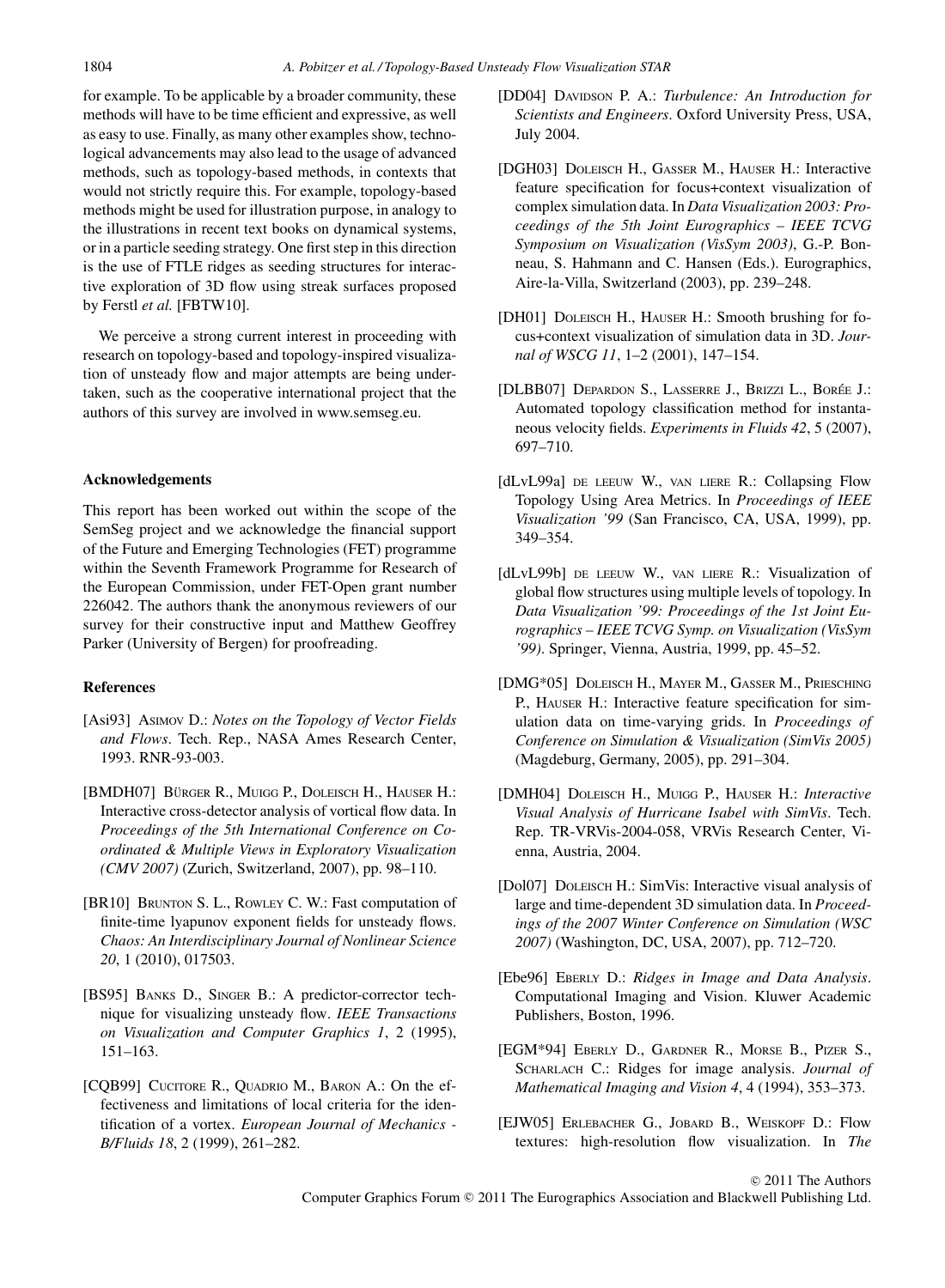*Visualization Handbook*, C. D. Hansen and C. R. Johnson, (Eds.). Elsevier, Amsterdam (2005), pp. 279–293.

- [EWGS07] EBLING J., WIEBEL A., GARTH C., SCHEUERMANN G.: Topology based flow analysis and superposition effects. In *Topology-Based Methods in Visualization: Proceedings of the 1st TopoInVis Workshop (TopoInVis 2005)*, H. Hauser, H. Hagen and H. Theisel (Eds.). Berlin, Heidelberg (2007), pp. 91–103.
- [FBTW10] FERSTL F., BÜRGER K., THEISEL H., WESTERMANN R.: Interactive separating streak surfaces. *IEEE Transactions on Visualization and Computer Graphics (Proceedings IEEE Visualization) 16*, 6 (November–December 2010), 1569–1577.
- [FG82] FIRBY P., GARDINER C.: *Surface Topology*. Ellis Horwood Ltd., New York, 1982, ch. 7, pp. 115–135. Vector Fields on Surfaces.
- [FKS\*10] FUCHS R., KEMMLER J., SCHINDLER B., WASER J., SADLO F., HAUSER H., PEIKERT R.: Toward a lagrangian vector field topology. *Computer Graphics Forum 29*, 3 (June 2010), 1163–1172.
- [FPH\*08] FUCHS R., PEIKERT R., HAUSER H., SADLO F., MUIGG P.: Parallel vectors criteria for unsteady flow vortices. *IEEE Transactions on Visualization and Computer Graphics 14*, 3 (2008), 615–626.
- [FPS\*08] FUCHS R., PEIKERT R., SADLO F., ALSALLAKH B., GRÖLLER M. E.: Delocalized unsteady vortex region detectors. In *Proceedings of VMV 2008* (Konstanz, Germany, 2008), pp. 81–90.
- [GGTH07] GARTH C., GERHARDT F., TRICOCHE X., HAGEN H.: Efficient computation and visualization of coherent structures in fluid flow applications. *IEEE Transactions on Visualization and Computer Graphics 13*, 6 (Sep 2007), 1464–1471.
- [GH83] GUCKENHEIMER J., HOLMES P.: *Nonlinear Oscillations, Dynamical Systems and Bifurcations of Vector Fields*, vol. 42 of *Applied Mathematical Sciences*. Springer, New York, Berlin, Heidelberg, Tokyo, 1983.
- [GLL91] GLOBUS A., LEVIT C., LASINSKI T.: A tool for visualizing the topology of three-dimensional vector fields. In *Proceedings of IEEE Visualization '91* (San Diego, CA, USA, 1991), pp. 33–40.
- [GLT\*09] GARTH C., LI G.-S., TRICOCHE X., HANSEN C. D., HAGEN H.: Visualization of coherent structures in transient 2d flows. In *Topology-Based Methods in Visualization II*, H.-C. Hege, K. Polthier, G. Scheuermann (Eds.). Berlin, Heidelberg (2009), pp. 1–13.
- [GLW99] GRÖLLER E., LÖFFELMANN H., WEGENKITTL R.: Visualization of dynamical systems. *Future Generation of Computer System 15*, 1 (1999), 75–86.
- [GR06] GINOUX J.-M., ROSSETTO B.: Differential geometry and mechanics: applications to chaotic dynamical systems. *International Journal of Bifurcation and Chaos 16*, 4 (2006), 887–910.
- [GRH07] GREEN M. A., ROWLEY C. W., HALLER G.: Detection of lagrangian coherent structures in three-dimensional turbulence. *Journal of Fluid Mechanics 572* (2007), 111–120.
- [GRW\*00] GRESH D., ROGOWITZ B., WINSLOW R., SCOLLAN D., YUNG C.: WEAVE: a system for visually linking 3-d and statistical visualizations, applied to cardiac simulation and measurement data. In *Proceedings of IEEE Visualization 2000* (Salt Lake City, Utah, USA, 2000), pp. 489–492.
- [GSO87] GOLDHIRSCH I., SULEM P. L., ORSZAG S. A.: Stability and Lyapunov stability of dynamical systems: a differential approach and a numerical method. *Physica D 27*, 3 (Aug 1987), 311–337.
- [GTS04] GARTH C., TRICOCHE X., SCHEUERMANN G.: Tracking of vector field singularities in unstructured 3D timedependent datasets. In *Proceedings of IEEE Visualization 2004* (Austin, TX, USA, 2004), pp. 329–336.
- [GWT\*08] GARTH C., WIEBEL A., TRICOCHE X., JOY K. I., SCHEUERMANN G.: Lagrangian visualization of flowembedded surface structures. *Computer Graphics Forum 27*, 3 (2008), 1007–1014.
- [Hal01] HALLER G.: Distinguished material surfaces and coherent structures in three-dimensional fluid flows. *Physica D 149* (2001), 248–277.
- [Hal02] HALLER G.: Lagrangian coherent structures from approximate velocity data. *Physics of Fluids 14* (2002), 1851–1861.
- [Hal05] HALLER G.: An objective definition of a vortex. *Journal of Fluid Mechanics 525* (2005), 1–26.
- [Har83] HARALICK R.: Ridges and valleys on digital images. *Computer Vision, Graphics, and Image Processing 22*, 1 (1983), 28–38.
- [Hau03] HAUSER H.: Generalizing focus+context visualization. In *Scientific Visualization: Proceedings of the Respective Dagstuhl Seminar in 2003* (Dagstuhl, Germany, 2003), pp. 305–327.
- [HH89] HELMAN J., HESSELINK L.: Representation and display of vector field topology in fluid flow data sets. *Computer 22*, 8 (1989), 27–36.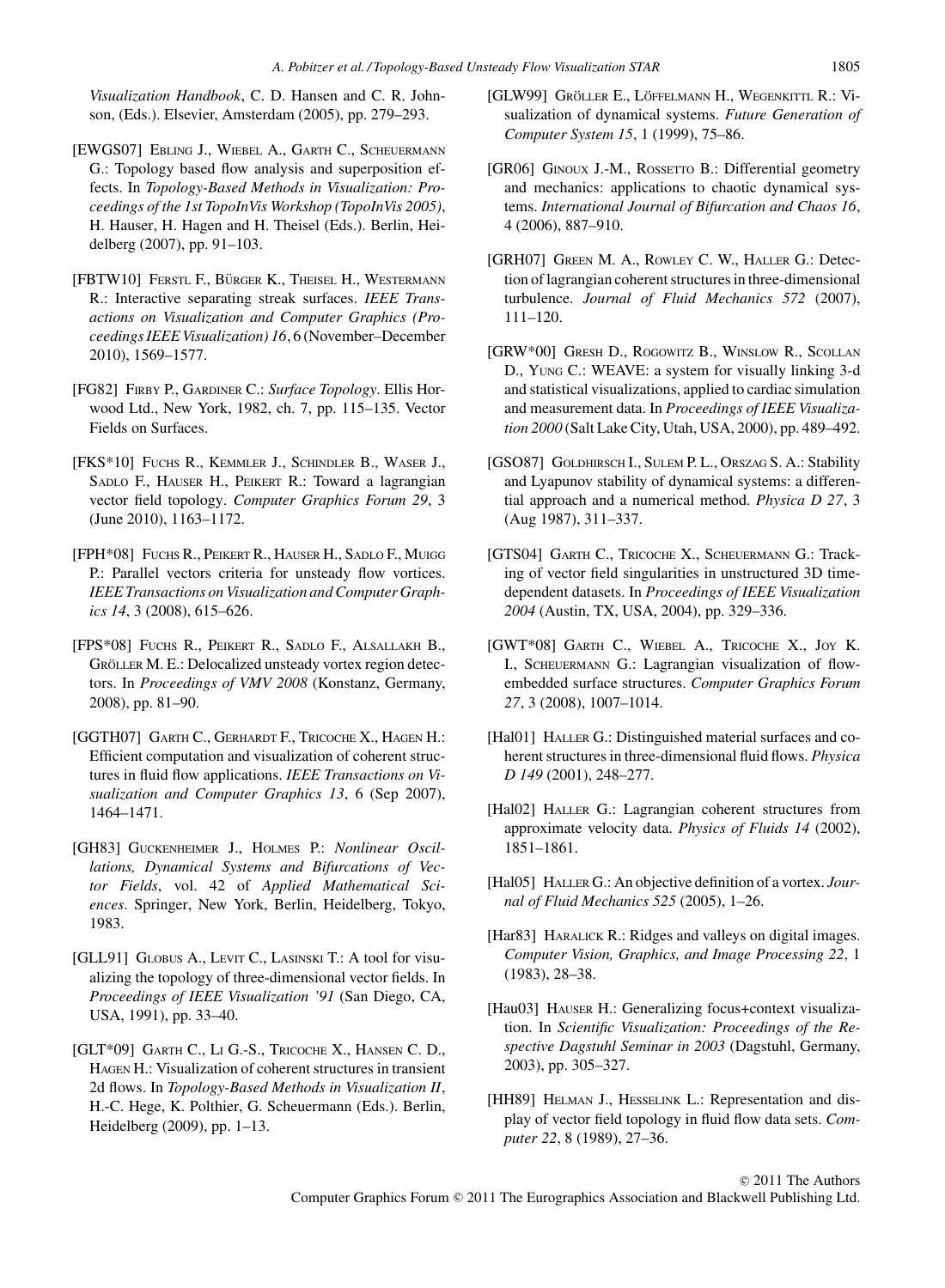- [HH91] HELMAN J., HESSELINK L.: Visualizing vector field topology in fluid flows. *IEEE Computer Graphics and Applications 11* (1991), 36–46.
- [HHT07] HAUSER, HAGEN, THEISEL: *Topology-Based Methods in Visualization: Proceedings of the 1st TopoInVis Workshop (TopoInVis 2005)*. Springer, Berlin, Heidelberg, 2007.
- [HLD07] HAUSER H., LARAMEE R., DOLEISCH H.: Topologybased versus feature-based flow analysis – challenges and an application. In *Topology-Based Methods in Visualization: Proceedings of the 1st TopoInVis Workshop (TopoInVis 2005)*, H. Hauser, H. Hagen and H. Theisel (Eds.). Springer, Berlin, Heidelberg (2007), pp. 79–90.
- [HM03] HAUSER H., MLEJNEK M.: Interactive volume visualization of complex flow semantics. In *Proceedings of the 8th Fall Workshop on Vision, Modeling and Visualization (VMV 2003)* ( München, Germany, 2003), pp. 191-198.
- [HPS08] HEGE H.-C., POLTHIER K., SCHEUERMANN G.: *Topology-Based Methods in Visualization II*. Springer, Berlin, Heidelberg, 2008.
- [HSW10] HLAWATSCH M., SADLO F., WEISKOPF D.: Hierarchical line integration. *IEEE Transactions on Visualization and Computer Graphics* (2010).
- [HWHJ99] HECKEL B., WEBER G., HAMANN B., JOY K.: Construction of vector field hierarchies. In *Proceedings of IEEE Visualization '99* (San Francisco, CA, USA, 1999), pp. 19–26.
- [JBTS08] JÄNICKE H., BÖTTINGER M., TRICOCHE X., SCHEUERMANN G.: Automatic detection and visualization of distinctive structures in 3d unsteady multi-fields. *Computer Graphics Forum 27*, 3 (2008), 767–774.
- [JMT05] JIANG M., MACHIRAJU R., THOMPSON D.: Detection and visualization of vortices. In *The Visualization Handbook*. Ch. D. Hensen and C. R. Johnson (Eds.). Academic Press, New York, 2005, pp. 295–309.
- [JWSK07] JÄNICKE H., WIEBEL A., SCHEUERMANN G., KOLLMANN W.: Multifield visualization using local statistical complexity. *IEEE Transactions on Visualization and Computer Graphics 13*, 6 (2007), 1384–1391.
- [Kel03] KELLEY C. T.: Solving nonlinear equations with Newton's method. In *Fundamentals of Algorithms*. N. J. Higham (Ed.). Society for Industrial and Applied Mathematics (SIAM), Philadelphia, PA, 2003.
- [Ken98] KENWRIGHT D.: Automatic detection of open and closed separation and attachment lines. In *Proceedings of IEEE Visualization '98* (Research Triangle Park, NC, USA, 1998), pp. 151–158.
- [KHL99] KENWRIGHT D., HENZE C., LEVIT C.: Feature extraction of separation and attachment lines. *IEEE Transactions on Visualization and Computer Graphics 5*, 2 (1999), 135–144.
- [KHNH09] KASTEN J., HOTZ I., NOACK B. R., HEGE H.-C.: On the extraction of long-living features in unsteady fluid flows. In *Topological Data Analysis and Visualization: Theory, Algorithms and Applications*, V. Pascucci, X. Tricoche, H. Hagen and J. Tierny (Eds.). Springer, Berlin, Heidelberg, 2011.
- [KLM\*08] KEHRER J., LADSTÄDTER F., MUIGG P., DOLEISCH H., STEINER A., HAUSER H.: Hypothesis generation in climate research with interactive visual data exploration. *IEEE Transactions on Visualization and Computer Graphics (IEEE TVCG) 14*, 6 (Oct 2008), 1579–1586.
- [KMSZ06] KEIM D., MANSMANN F., SCHNEIDEWIND J., ZIEGLER H.: Challenges in visual data analysis. In *Proceedings of the 10th International Conference on Information Visualization (IV 2006)* (London, UK, 2006), 9–16.
- [KO99] KRAUSKOPF B., OSINGA H. M.: Two-dimensional global manifolds of vector fields. *Chaos 9*, 3 (1999), 768–774.
- [KPH\*09] KASTEN J., PETZ C., HOTZ I., NOACK B. R., HEGE H.-C.: Localized finite-time lyapunov exponent for unsteady flow analysis. In *VMV*, M. A. Magnor, B. Rosenhahn, H. Theisel (Eds.), DNB, Braunschwerg, Germany, (2009), pp. 265–276.
- [KvD93] KOENDERINK J. J., VAN DOORN A.: Local features of smooth shape: ridges and courses. *SPIE Proceedings of Geometric Methods in Computer Vision II*, 2031 (1993), 2–13.
- [LBH98] LAVIN Y., BATRA R., HESSELINK L.: Feature comparisons of vector fields using earth mover's distance. In *Proceedings of IEEE Visualization '98* (Research Triangle Park, NC, USA, 1998), pp. 103–110.
- [LDG98] LÖFFELMANN H., DOLEISCH H., GRÖLLER E.: Visualizing dynamical systems near critical points. In *Proceedings of Spring Conference on Computer Graphics and its Applications* (Budmerice, Slovakia, 1998), pp. 175–184.
- [LDS90] LEVY Y., DEGANI D., SEGINER A.: Graphical visualization of vortical flows by means of helicity. *AIAA Journal 28*, 8 (1990), 1347–1352.
- [LFR03] LODHA S., FAALAND N., RENTERIA J.: Topology preserving top-down compression of 2d vector fields using bintree and triangular quadtrees. *IEEE Transactions on Visualization and Computer Graphics 9*, 4 (2003), 433–442.
- [LG98] LÖFFELMANN H., GRÖLLER E.: Enhancing the visualization of characteristic structures in dynamical systems.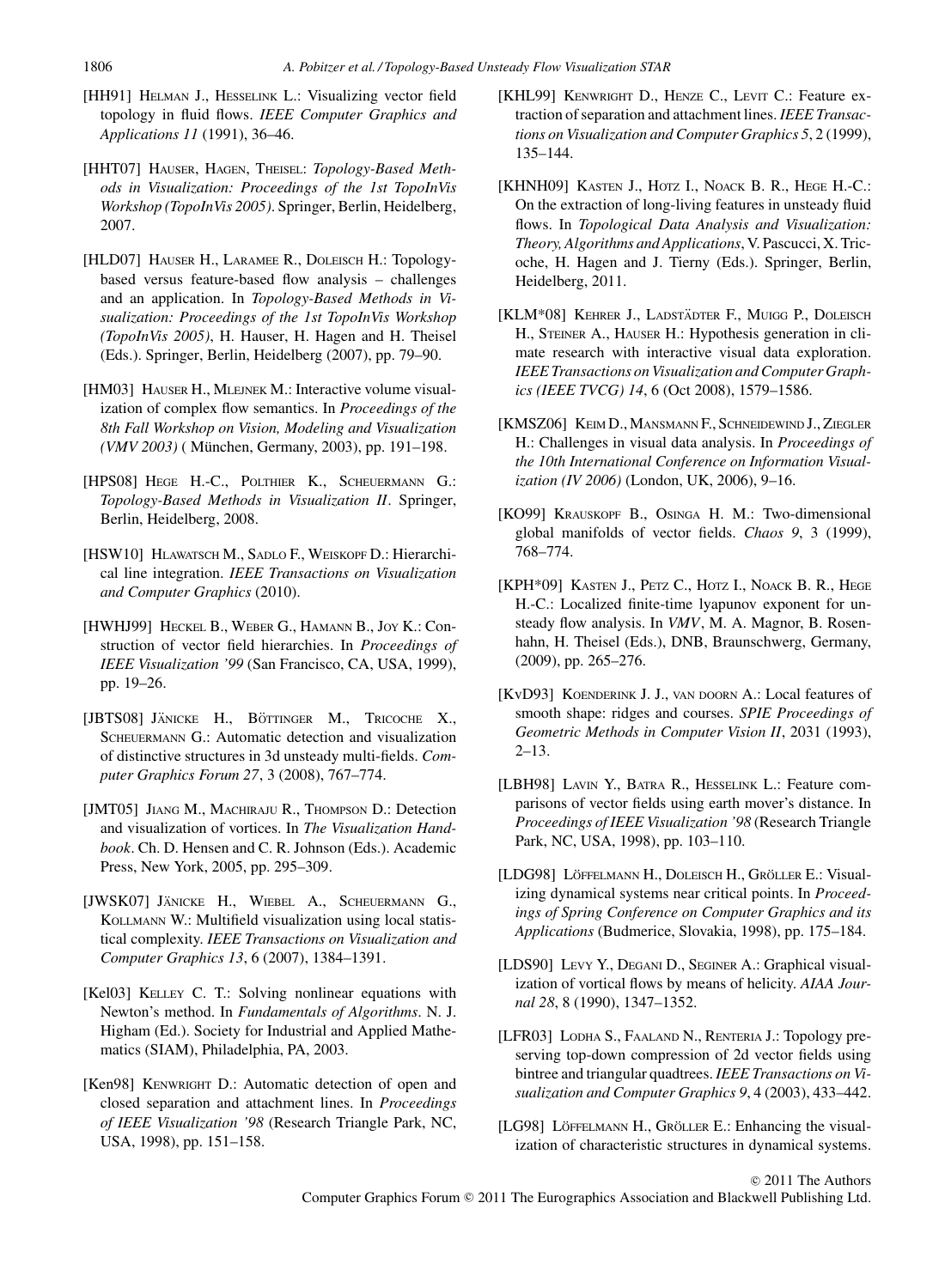In *Proceedings of the 9th* EUROGRAPHICS *Workshop on Visualization in Scientific Computing '98*, D. Bartz (Ed.). Springer, Blaubeuren, Germany (1998), pp. 59–68.

- [LGD\*05] LARAMEE R., GARTH C., DOLEISCH H., SCHNEIDER J., HAUSER H., HAGEN H.: Visual analysis and exploration of fluid flow in a cooling jacket. In *Proceedings of IEEE Visualization 2005* (Minneapolis, MN, USA, 2005), pp. 623–630.
- [LHD\*04] LARAMEE R., HAUSER H., DOLEISCH H., VROLIJK B., POST F., WEISKOPF D.: The state of the art in flow visualization: dense and texture-based techniques. *Computer Graphics Forum 23*, 2 (2004), 143–161.
- [LHZP07] LARAMEE R., HAUSER H., ZHAO L., POST F.: Topology-based flow visualization, the state of the art. In *Topology-Based Methods in Visualization: Proceedings of the 1st TopoInVis Workshop (TopoInVis 2005)*, H. Hauser, H. Hagen and H. Theisel (Eds.). Berlin, Heidelberg (2007), pp. 1–20.
- [Lin98] LINDEBERG T.: Edge detection and ridge detection with automatic scale selection. *International Journal of Computer Vision 30*, 2 (1998), 117–154.
- [LKG98] LÖFFELMANN H., KUČERA T., GRÖLLER E.: Visualizing Poincaré maps together with the underlying flow. In *Mathematical Visualization*, H.-C. Hege and K. Polthier (Eds.). Springer, Berlin, Heidelberg (1998), pp. 315–328.
- [LM10] LIPINSKI D., MOHSENI K.: A ridge tracking algorithm and error estimate for efficient computation of lagrangian coherent structures. *Chaos: An Interdisciplinary Journal of Nonlinear Science 20*, 1 (2010), 017504.
- [LRR00] LODHA S., RENTERIA J., ROSKIN K.: Topology preserving compression of 2D vector fields. In *Proceedings of IEEE Visualization 2005* (Minneapolis, MN, USA, 2000), pp. 343–350.
- [LT10] LEHMANN D. J., THEISEL H.: Discontinuities in continuous scatterplots. *IEEE Transactions on Visualization and Computer Graphics (Proceedings IEEE Visualization) 16*, 6 (November–December 2010), 1291–1300.
- [LVRL06] LI W., VALLET B., RAY N., LEVY B.: Representing higher-order singularities in vector fields on piecewise linear surfaces. *IEEE Transactions on Visualization and Computer Graphics 12*, 5 (2006), 1315–1322.
- [Mas99] MASE G. T.: *Continuum Mechanics for Engineers*. CRC Press, Cleveland, OH, USA, 1999.
- [MBHJ03] MAHROUS K., BENNETT J., HAMANN B., JOY K.: Improving topological segmentation of three-dimensional vector fields. In *Data Visualization 2003: Proceedings of the 5th Joint Eurographics – IEEE TCVG Symposium on*

*Visualization (VisSym 2003)*, G.-P. Bonneau, S. Hahmann and C. Hansen (Eds.). Eurographics (2003), pp. 203–212.

- [MBS\*04] MAHROUS K., BENNETT J., SCHEUERMANN G., HAMANN B., JOY K. I.: Topological segmentation in threedimensional vector fields. *IEEE Transactions on Visualization and Computer Graphics 10*, 2 (2004), 198–205.
- [MGJH08] MATKOVIĆ K., GRAČANIN D., JELOVIĆ M., HAUSER H.: Interactive visual steering – rapid visual prototyping of a common rail injection system. *IEEE Transactions on Visualization and Computer Graphics 14*, 6 (2008), 1699–1706.
- [MK97] MIURA H., KIDA S.: Identification of tubular vortices in turbulence. *Journal of the Physical Society of Japan 66* (1997), 1331–1334.
- [MLP\*10] MCLOUGHLIN T., LARAMEE R. S., PEIKERT R., POST F. H., CHEN M.: Over two decades of integration-based, geometric flow visualization. *Computer Graphics Forum 29*, 6 (2010), 1807–1829.
- [MR02] MANN S., ROCKWOOD A.: Computing singularities of 3D vector fields with geometric algebra. In *Proceedings of IEEE Visualization 2002* (Boston, MA, USA, 2002), pp. 283–289.
- [MW95] MARTIN A., WARD M.: High dimensional brushing for interactive exploration of multivariate data. In *Proceedings of IEEE Visualization '95* (Atlanta, GA, USA, 1995), pp. 271–278.
- [OGHT10] OTTO M., GERMER T., HEGE H.-C., THEISEL H.: Uncertain 2d vector field topology. In *Computer Graphics Forum 29,* 2 (2010), 347–356.
- [OGT11] OTTO M., GERMER T., THEISEL H.: Uncertain topology of 3d vector fields. In *Proceedings of 4th IEEE Pacific Visualization Symposium* (Hong Kong, China, 2011).
- [OPK10] OLCAY A. B., POTTEBAUM T. S., KRUEGER P. S.: Sensitivity of lagrangian coherent structure identification to flow field resolution and random errors. *Chaos: An Interdisciplinary Journal of Nonlinear Science 20*, 1 (2010), 017506.
- [PC87] PERRY A., CHONG M.: A description of eddying motions and flow patterns using critical point concepts. *Annual Review of Fluid Mechanics 19* (1987), 125–155.
- [PC94] PERRY A., CHONG M.: Topology of flow patterns in vortex motions and turbulence. *Applied Scientific Research 53* (1994), 357–374.
- [PD10] PEACOCK T., DABIRI J.: Introduction to focus issue: Lagrangian coherent structures. *Chaos: An Interdisciplinary Journal of Nonlinear Science 20*, 1 (2010).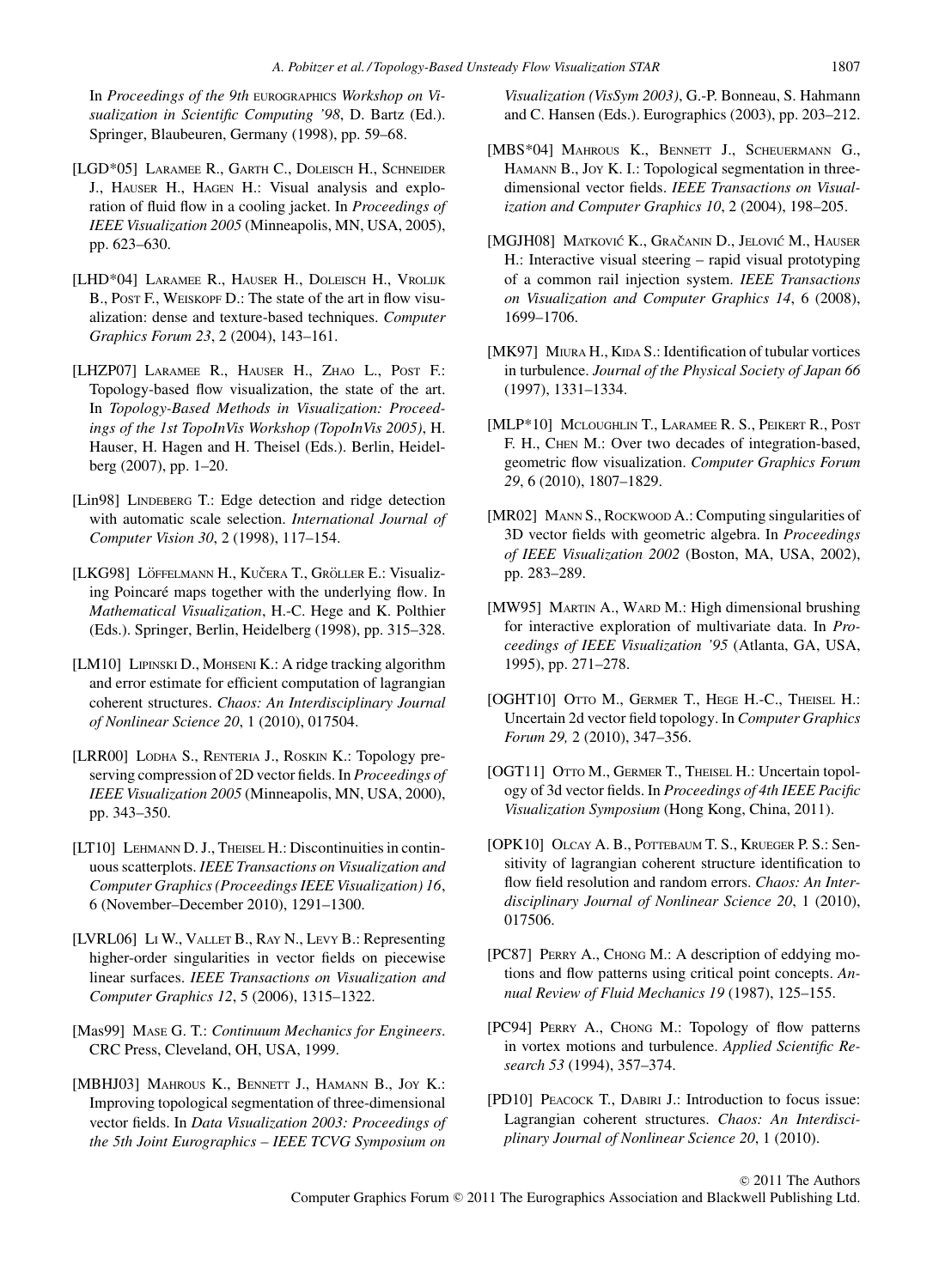- [PKPH09] PETZ C., KASTEN J., PROHASKA S., HEGE H.-C.: Hierarchical vortex regions in swirling flow. *Computer Graphics Forum 28* (June 2009), 863–870.
- [Poi92] POINCARE´ H.: *Les methodes nouvelles de la ´ mecanique c ´ eleste ´* . Gauthier-Villars, Paris, France, 1892.
- [PR99] PEIKERT R., ROTH M.: The "parallel vectors" operator – a vector field visualization primitive. In *Proceedings of IEEE Visualization '99* (San Francisco, CA, USA, 1999), pp. 263–270.
- [PS07] PEIKERT R., SADLO F.: Topology-guided visualization of constrained vector fields. In *Topology-Based Methods in Visualization: Proceedings of the 1st TopoInVis Workshop (TopoInVis 2005)*, H. Hauser, H. Hagen and H. Theisel (Eds.). Springer, Berlin, Heidelberg (2007), pp. 21–34.
- [PS08] PEIKERT R., SADLO F.: Height ridge computation and filtering for visualization. In *Proceedings of Pacific Vis 2008*, I. Fujishiro, H. Li and K.-L. Ma (Eds.). Kyoto, Japan (2008), pp. 119–126.
- [PS09a] PEIKERT R., SADLO F.: Flow topology beyond skeletons: Visualization of features in recirculating flow. In *Topology-Based Methods in Visualization II: Proceedings of the 2nd TopoInVis Workshop (TopoInVis 2007)*, H.-C. Hege, K. Polthier and G. Scheuermann (Eds.). Springer, Berlin, Heidelberg (2009), pp. 145–160.
- [PS09b] PEIKERT R., SADLO F.: Topologically relevant stream surfaces for flow visualization. In *Proceedings of Spring Conference on Computer Graphics 2009*, H. Hauser (Ed.). Budmerice, Slovakia (2009), pp. 43–50.
- [PT84] PERRY A. E., TAN D. K. M.: Simple threedimensional vortex motions in coflowing jets and wakes. *Journal of Fluid Mechanics 141* (1984), 197–231.
- [PVH\*02] POST F., VROLIJK B., HAUSER H., LARAMEE R., DOLEISCH H.: Feature extraction and visualization of flow fields. In *Proceedings of Eurographics 2002 State-ofthe-Art Reports* (Saarbrücken Germany, 2002), pp. 69– 100.
- [PVH\*03] POST F., VROLIJK B., HAUSER H., LARAMEE R., DOLEISCH H.: The state of the art in flow visualization: Feature extraction and tracking. *Computer Graphics Forum 22*, 4 (2003), 775–792.
- [PZ07] PALACIOS J., ZHANG E.: Rotational symmetry field design on surfaces. *ACM Transactions on Graphics 26*, 3 (2007), 55.
- [Rob07] ROBERTS J.: State of the art: coordinated & multiple views in exploratory visualization. In *Proceedings of the 5th International Conference on Coordinated & Multiple*

*Views in Exploratory Visualization (CMV 2007)* (Zurich, Switzerland, 2007), pp. 61–71.

- [RP98] ROTH M., PEIKERT R.: A higher-order method for finding vortex core lines. In *Proceedings of IEEE Visualization '98* (Research Triangle Park, NC, USA, 1998), pp. 143–150.
- [RSVP02] REINDERS F., SADARJOEN I. A., VROLIJK B., POST F. H.: Vortex tracking and visualisation in a flow past a tapered cylinder. *Computer Graphics Forum 21*, 4 (2002), 675–682.
- [SDM06] SHADDEN S. C., DABIRI J. O., MARSDEN J. E.: Lagrangian analysis of fluid transport in empirical vortex ring flows. *Physics of Fluids 18*, 4 (2006), 047105.
- [SGSM08] SALZBRUNN T., GARTH C., SCHEUERMANN G., MEYER J.: Pathline predicates and unsteady flow structures. *Visual Computer 24*, 12 (2008), 1039–1051.
- [SH95] SUJUDI D., HAIMES R.: *Identification of Swirling Flow in 3D Vector Fields*. Tech. Rep. 95-1715, AIAA, 1995.
- [SHJK00] SCHEUERMANN G., HAMANN B., JOY K., KOLLMAN W.: Visualizing local vector field topology. *SPIE Journal of Electronic Imaging 9*, 4 (2000), 356–367.
- [SHK\*97] SCHEUERMANN G., HAGEN H., KRÜGER H., MENZEL M., ROCKWOOD A.: Visualization of higher order singularities in vector fields. In *Proceedings of IEEE Visualization '97* (Phoenix, AZ, USA, 1997), pp. 67–74.
- [Shn96] SHNEIDERMAN B.: The eyes have it: a task by data type taxonomy for information visualizations. In *Proceedings of the 1996 IEEE Symposium on Visual Languages* (Boulder, CO, USA, 1996), pp. 336–343.
- [SJWS08] SALZBRUNN T., JÄNICKE H., WISCHGOLL T., SCHEUERMANN G.: The state of the art in flow visualization: partition-based techniques. In *SimVis*, H. Hauser, S. Straßburger, H. Theisel (Eds.). SCS Publishing House e.V. Magdeburg, Germany (2008), pp. 75–92.
- [SKA98] STRAWN R., KENWRIHT D., AHMAD J.: Computer visualization of vortex wake systems. In *Proceeding of the American Helicopter Society 54th Annual Forum* (Washington, DC, USA, 1998).
- [SKMR98] SCHEUERMANN G., KRÜGER H., MENZEL M., ROCKWOOD A.: Visualizing non-linear vector field topology. *IEEE Transactions on Visualization and Computer Graphics 4*, 2 (1998), 109–116.
- [SLM05] SHADDEN S., LEKIEN F., MARSDEN J.: Definition and properties of Lagrangian coherent structures from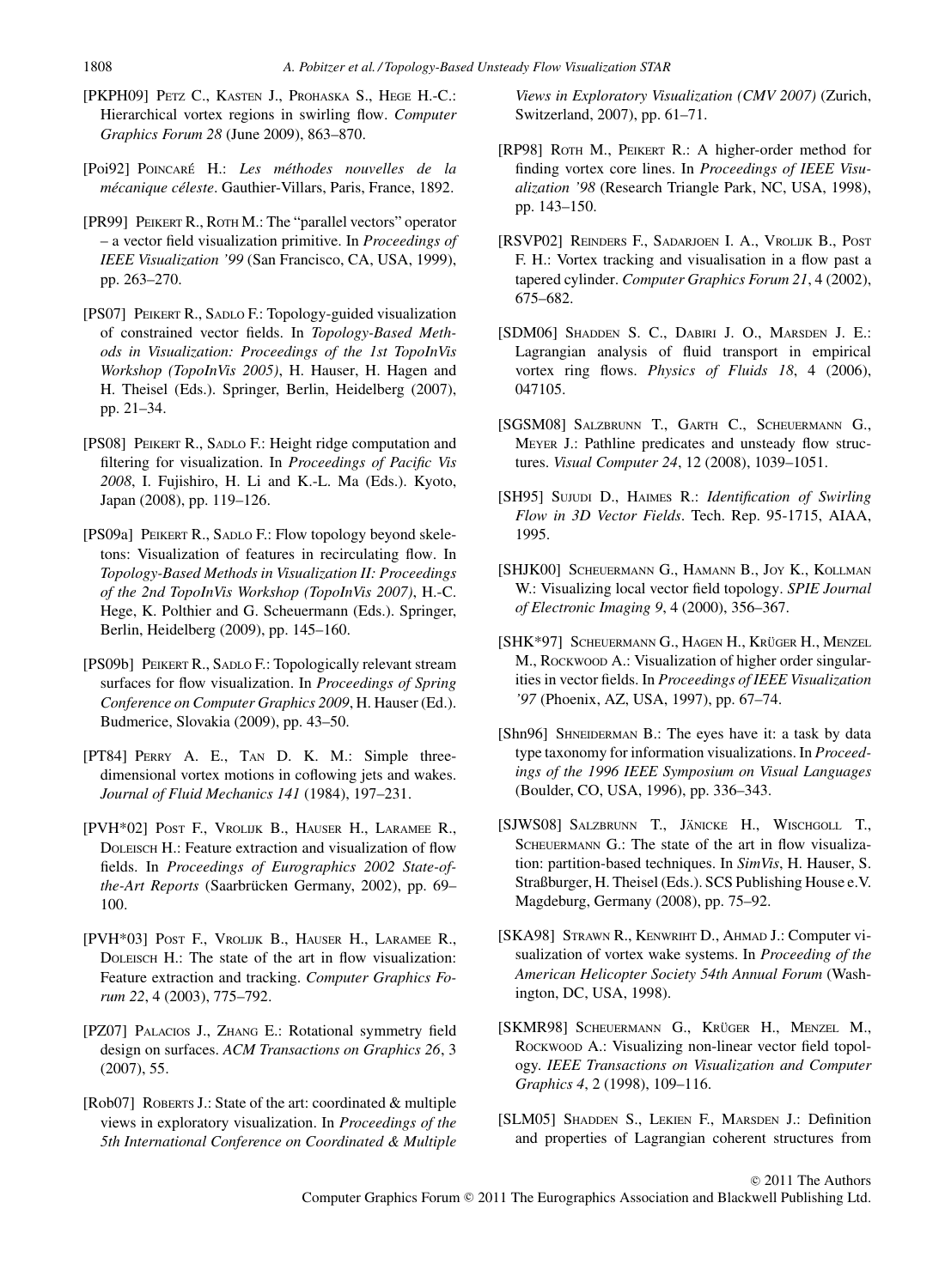finite-time Lyapunov exponents in two-dimensional aperiodic flows. *Physica D Nonlinear Phenomena 212* (Dec. 2005), 271–304.

- [SP99] SADARJOEN I., POST F.: Geometric methods for vortex detection. In *Data Visualization '99: Proceedings of the 1st Joint* EUROGRAPHICS–IEEE TCVG *Symposium on Vi*sualization (VisSym '99), E. Gröller, H. Löffelmann and W. Ribarsky (Eds.). Springer, Berlin, Heidelberg (1999), pp. 53–62.
- [SP07] SADLO F., PEIKERT R.: Efficient visualization of lagrangian coherent structures by filtered AMR ridge extraction. *IEEE Transactions on Visualization and Computer Graphics 13*, 6 (2007), 1456–1463.
- [SP09a] SADLO F., PEIKERT R.: Time-dependent visualization of Lagrangian coherent structures by grid advection. In *Topological Data Analysis and Visualization: Theory, Algorithms and Applications*, V. Pascucci, X. Tricoche, H. Hagen and J. Tierny (Eds.). Springer, Berlin, Heidelberg, 2009, in press.
- [SP09b] SADLO F., PEIKERT R.: Visualizing lagrangian coherent structures: a comparison to vector field topology. In *Topology-Based Methods in Visualization II: Proceedings of the 2nd TopoInVis Workshop (TopoInVis 2007)*, H.-C. Hege, K. Polthier and G. Scheuermann (Eds.). Berlin, Heidelberg (2009), pp. 15–29.
- [SS07] SALZBRUNN T., SCHEUERMANN G.: Streamline predicates as flow topology generalization. In *Topology-Based Methods in Visualization: Proceedings of the 1st TopoInVis Workshop (TopoInVis 2005)*, H. Hauser, H. Hagen and H. Theisel (Eds.). Berlin, Heidelberg (2007), pp. 65–77.
- [ST05] SCHEUERMANN G., TRICOCHE X.: Topological methods for flow visualization. In *The Visualization Handbook*, C. D. Hansen and C. R. Johnson (Eds.). Berlin, Heidelberg Elsevier, Amsterdam (2005), pp. 341–356.
- [STH\*09] SHI K., THEISEL H., HAUSER H., WEINKAUF T., MATKOVIĆ K., HEGE H.-C., SEIDEL H.-P.: Path line attributes – an information visualization approach to analyzing the dynamic behavior of 3d time-dependent flow fields. In *Topology-Based Methods in Visualization II: Proceedings of the 2nd TopoInVis Workshop (TopoInVis 2007)*, H.-C. Hege, K. Polthier and G. Scheuermann (Eds.). Berlin, Heidelberg (2009), pp. 75–88.
- [STW\*08] SHI K., THEISEL H., WEINKAUF T., HEGE H.-C., SEIDEL H.-P.: Visualizing transport structures of timedependent flow fields. *Computer Graphics and Applications 28*, 5 (2008), 24–36.
- [SW10] SADLO F., WEISKOPF D.: Time-dependent 2-D vector field topology: an approach inspired by Lagrangian coher-

ent structures. *Computer Graphics Forum 29*, 1 (2010), 88–100.

- [SWH05] SAHNER J., WEINKAUF T., HEGE H.-C.: Galilean invariant extraction and iconic representation of vortex core lines. In *Data Visualization 2005: Proceedings of the 7th Joint* EUROGRAPHICS *–* IEEE VGTC *Symposium on Visualization (EuroVis 2005)*, K. Brodlie, D. Duke and K. Joy (Eds.). A K Peters (Leeds, UK, 2005), pp. 151–160.
- [TCH10] TANG W., CHAN P. W., HALLER G.: Accurate extraction of lagrangian coherent structures over finite domains with application to flight data analysis over Hong Kong international airport. *Chaos: An Interdisciplinary Journal of Nonlinear Science 20*, 1 (2010), 017502.
- [The95] THEISEL H.: *Vector Field Curvature and Applications*. PhD thesis, University of Rostock, November 1995.
- [The02] THEISEL H.: Designing 2D vector fields of arbitrary topology. *Computer Graphics Forum 21*, 3 (2002), 595–604.
- [TKH00] TROTTS I., KENWRIGHT D., HAIMES R.: Critical points at infinity: a missing link in vector field topology. In *Proceedings of NSF/DoE Lake Tahoe Workshop on Hierarchical Approximation and Geometrical Methods for Scientific Visualization* (Tahoe City, CA, USA, 2000).
- [TRS03a] THEISEL H., RÖSSL C., SEIDEL H.-P.: Combining topological simplification and topology preserving compression for 2d vector fields. In *Proceedings of Pacific Graphics* (Los Alamitos, CA, USA, 2003), IEEE Computer Society, pp. 419–423.
- [TRS03b] THEISEL H., RÖSSL C., SEIDEL H.-P.: Compression of 2D vector fields under guaranteed topology preservation. *Computer Graphics Forum 22*, 3 (2003), 333–342.
- [TRS03c] THEISEL H., RÖSSL C., SEIDEL H.-P.: Using Feature Flow Fields for Topological Comparison of Vector Fields. In *Vision, Modeling and Visualization 2003 (VMV-03): Proceedings*(Munich, Germany, November 2003), T. Ertl, B. Girod, G. Greiner, H. Niemann, H.-P. Seidel, E. Steinbach and R. Westermann (Eds.). Akademische Verlagsgesellschaft Aka, Heidelberg, Germany, pp. 521–528.
- [TRW07] THEISEL H., RÖSSL C., WEINKAUF T.: Topological representations of vector fields. In *Shape Analysis and Structuring*, L. de Floriani and M. Spagnuolo (Eds.). Mathematics and Visualization: Shape Analysis and Structuring. Springer, Berlin (2007), pp. 215–240.
- [TS03] THEISEL H., SEIDEL H.-P.: Feature flow fields. In *Data Visualization 2003: Proceedings of the 5th Joint* EURO-GRAPHICS – IEEE TCVG *Symposium on Visualization (VisSym 2003)*, G.-P. Bonneau, S. Hahmann and C. Hansen (Eds.). Eurographics Grenoble, France (2003), pp. 141–148.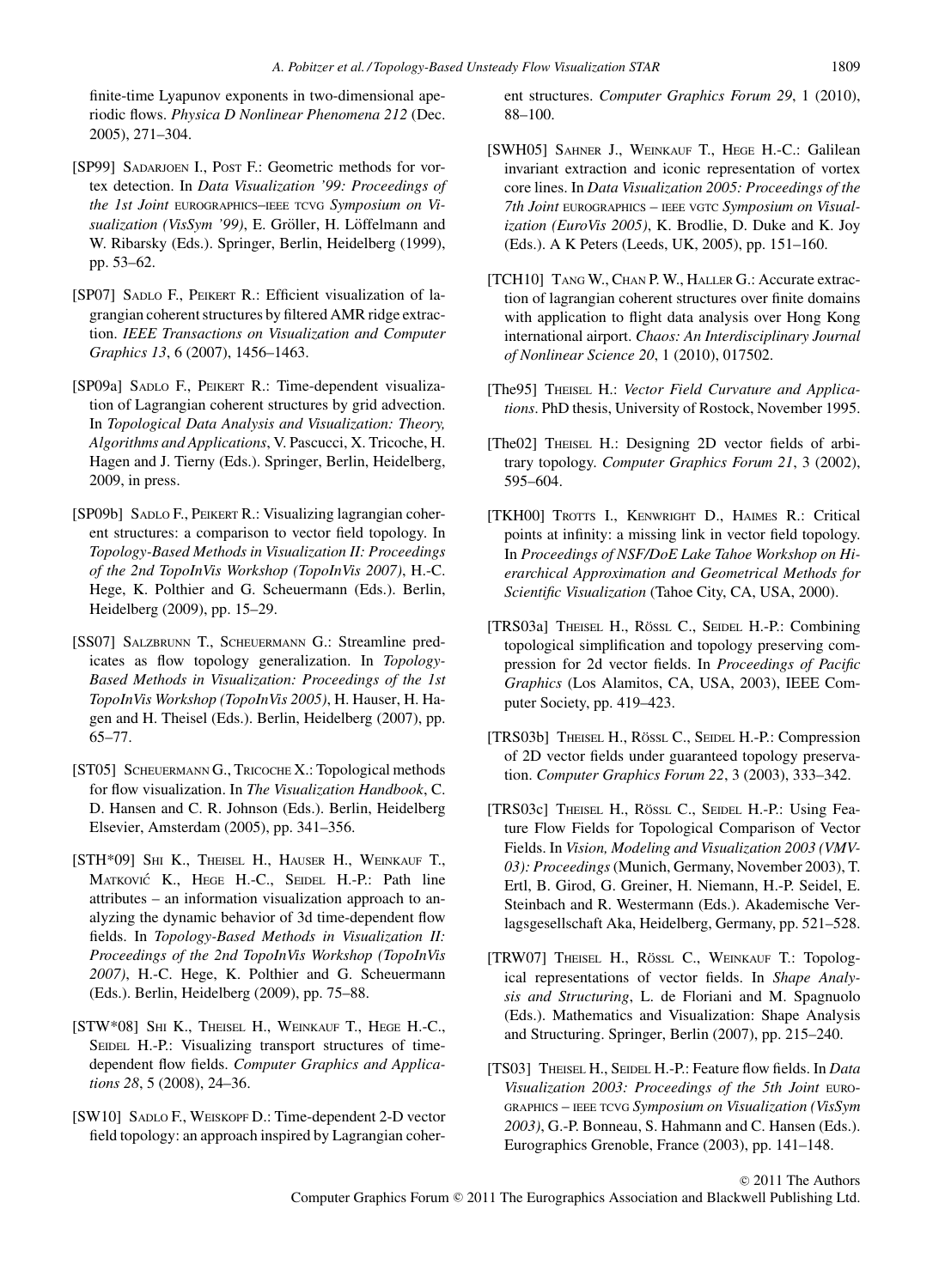- [TSH01a] TRICOCHE X., SCHEUERMANN G., HAGEN H.: Continuous topology simplification of planar vector fields. In *Proceedings of IEEE Visualization 2001* (San Diego, CA, USA, 2001), pp. 159–166.
- [TSH01b] TRICOCHE X., SCHEUERMANN G., HAGEN H.: Topology-based visualization of time-dependent 2D vector fields. In *Data Visualization 2001: Proceedings of the 3rd Joint* EUROGRAPHICS – IEEE TCVG *Symposium on Visualization (VisSym 2001)*, D. Ebert, J. Favre and R. Peikert (Eds.). Springer, Ascona, Switerland (2001), pp. 117–126.
- [TSW\*05] THEISEL H., SAHNER J., WEINKAUF T., HEGE H.- C., SEIDEL H.-P.: Extraction of parallel vector surfaces in 3D time-dependent fields and application to vortex core line tracking. In *Proceedings of IEEE Visualization 2005* (Minneapolis, MN, USA, 2005), pp. 631–638.
- [TvW99] TELEA A., VAN WIJK J.: Simplified representation of vector fields. In *Proceedings of IEEE Visualization '99* (San Francisco, CA, USA, 1999), pp. 35–42.
- [TW02] THEISEL H., WEINKAUF T.: Vector field metrics based on distance measures of first order critical points. *Journal of WSCG 10*, 3 (2002), 121–128.
- [TWHS03] THEISEL H., WEINKAUF T., HEGE H.-C., SEIDEL H.-P.: Saddle connectors – an approach to visualizing the topological skeleton of complex 3d vector fields. In *Proceedings of IEEE Visualization 2003* (Seattle, WA, USA, 2003), pp. 225–232.
- [TWHS04] THEISEL H., WEINKAUF T., HEGE H.-C., SEIDEL H.-P.: Stream line and path line oriented topology for 2D time-dependent vector fields. In *Proceedings of IEEE Visualization 2004* (Austin, TX, USA, 2004), pp. 321–328.
- [TWHS05] THEISEL H., WEINKAUF T., HEGE H.-C., SEIDEL H.-P.: Topological methods for 2D time-dependent vector fields based on stream lines and path lines. *IEEE Transactions on Visualization and Computer Graphics 11*, 4 (2005), 383–394.
- [TWSH02] TRICOCHE X., WISCHGOLL T., SCHEUERMANN G., HAGEN H.: Topology tracking for the visualization of timedependent two-dimensional flows.*Computers & Graphics 26*, 2 (2002), 249–257.
- [WCW\*09] WIEBEL A., CHAN R., WOLF C., ROBITZKI A., STEVENS A., SCHEUERMANN G.: Topological flow structures in a mathematical model for rotation-mediated cell aggregation. In *Topological Data Analysis and Visualization: Theory, Algorithms and Applications*, V. Pascucci, X. Tricoche, H. Hagen and J. Tierny (Eds.). Springer, Berlin, Heidelberg, 2011.
- [WG09] WEINKAUF T., GÜNTHER D.: Separatrix persistence: extraction of salient edges on surfaces using topological

methods. *Computer Graphics Forum (Proc. SGP '09) 28*, 5 (July 2009), 1519–1528.

- [WS01] WISCHGOLL T., SCHEUERMANN G.: Detection and visualization of closed streamlines in planar flows. *IEEE Transactions on Visualization and Computer Graphics 7*, 2 (2001), 165–172.
- [WS02] WISCHGOLL T., SCHEUERMANN G.: Locating closed streamlines in 3d vector fields. In *Data Visualization 2002: Proceedings of the 4th Joint* EUROGRAPHICS – IEEE TCVG *Symp. on Visualization (VisSym 2002)*, D. Ebert, P. Brunet and I. Navazo (Eds.). Eurographics, Barcelona, Spain, (2002), pp. 227–232.
- [WSH01] WISCHGOLL T., SCHEUERMANN G., HAGEN H.: Tracking closed streamlines in time dependent planar flows. In *Proceedings of the 6th Fall Workshop on Vision, Modeling and Visualization (VMV 2001)* (Stuttgart, Germany, 2001), pp. 447–454.
- [WST07] WEINKAUF T., SAHNER J., THEISEL H.: Cores of swirling particle motion in unsteady flows. *IEEE Transactions on Visualization and Computer Graphics 13*, 6 (2007), 1759–1766.
- [WT02] WEINKAUF T., THEISEL H.: Curvature measures of 3D vector fields and their applications. *Journal of WSCG 10*, 2 (2002), 507–514.
- [WT10] WEINKAUF T., THEISEL H.: Streak lines as tangent curves of a derived vector field. *IEEE Transactions on Visualization and Computer Graphics (Proceedings IEEE Visualization) 16*, 6 (November–December 2010), 1569–1577.
- [WTGP10] WEINKAUF T., THEISEL H., GELDER A. V., PANG A.: Stable feature flow fields. *IEEE Transactions on Visualization and Computer Graphics 17,* 6, (2010), 770–780.
- [WTHS04] WEINKAUF T., THEISEL H., HEGE H.-C., SEIDEL H.- P.: Topological construction and visualization of higher order 3D vector fields. *Computer Graphics Forum 23*, 3 (2004), 469–478.
- [WTS\*05] WEINKAUF T., THEISEL H., SHI K., HEGE H.-C., SEIDEL H.-P.: Extracting higher order critical points and topological simplification of 3D vector fields. In *Proceedings of IEEE Visualization 2005* (Minneapolis, MN, USA, 2005), pp. 559–566.
- [WTS09] WIEBEL A., TRICOCHE X., SCHEUERMANN G.: Topology based flow analysis and superposition effects. In *Topology-Based Methods in Visualization II*, H.-C. Hege, K. Polthier, G. Scheuermann (Eds.). Springer, Berlin, Heidelberg (2009), pp. 31–43.
- [YN93] YODEN S., NOMURA M.: Finite-time lyapunov stability analysis and its application to atmospheric